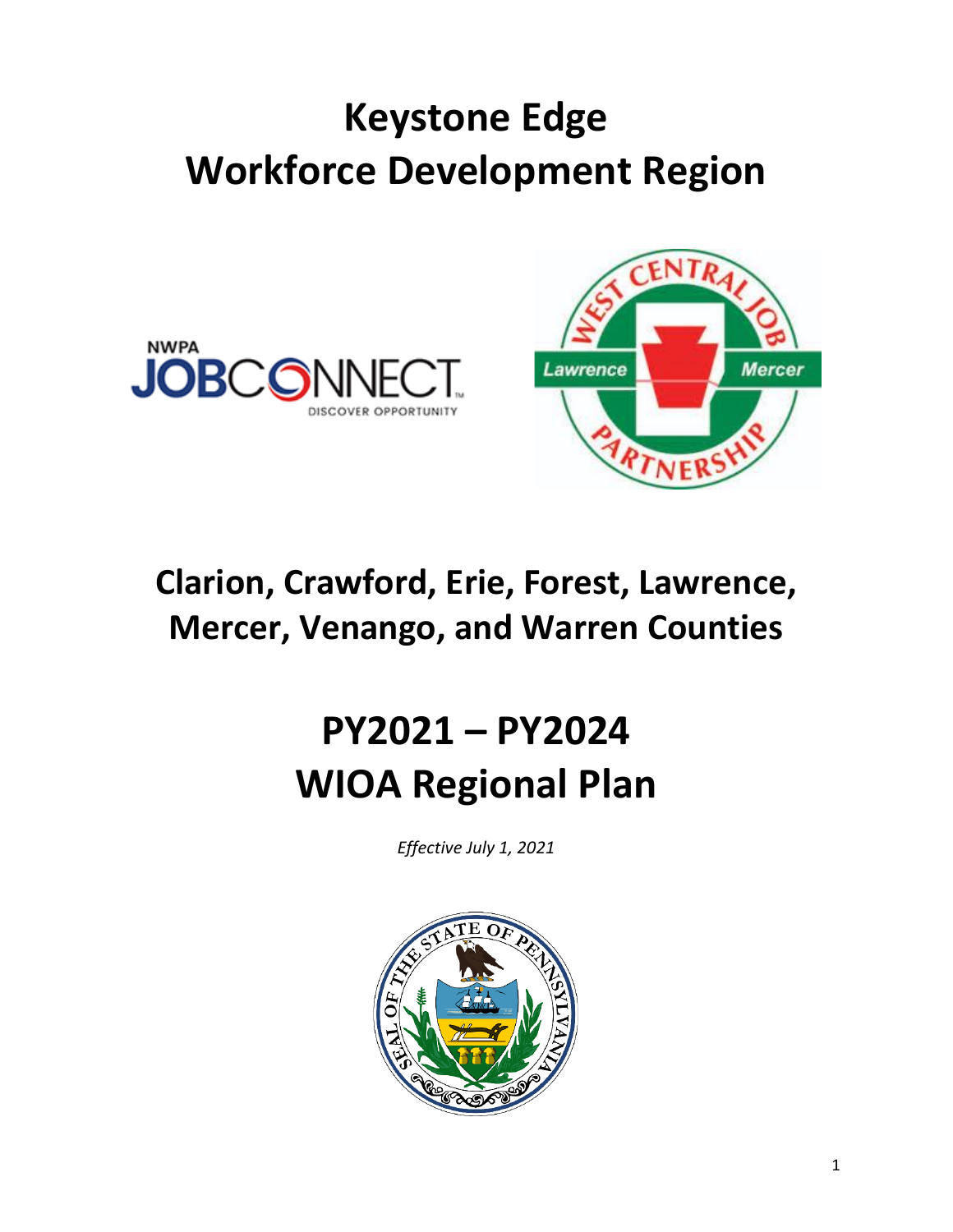### **Appendix B: Regional Plan Instructions**

WIOA requires a board strategic approach to planning focused on the overarching vision, goals, alignment and shared responsibilities within a designated region. Planning regions are required to provide a regional plan that incorporates each prompt listed in the appendix.

Regional plans are broader in scope than the plan developed for the respective local area(s) within a planning region. Regional plan drafters are encouraged to include data samples, streamlined graphics and tables to support any narrative instead of large volumes of data, tables and graphs.

The Pennsylvania Department of Labor and Industry, or L&I, includes a sub-section labeled "Expectation" for most prompts. This sub-section provides planners with practical concepts for developing narrative and creating a basis for discussion. Concepts are not all-inclusive but provide a foundation for building narrative. L&I will use each prompt's general contextual meaning and expectation to evaluate narrative when reviewing each submitted regional plan.

**Note:** The local board must cite the source(s) used to collect all or part of the regional labor market data (e.g. Center for Workforce Information and Analysis, or CWIA).

#### **1.1 Identification of the region.**

Factors being considered include, but are not limited to:

- A reference name for the region;
- Identification of the LWDAs that comprise the region;
- Identification of the key region committee members charged with drafting the regional plan to include organizational affiliation;
- A list of key region committee meeting dates; and
- The regional plan's effective date.

The region is identified as the Keystone Edge Workforce Development Region (hereinafter referred to in this plan as "the region"). It is comprised of the Northwest Pennsylvania Workforce Development Area (NW 170) governed by the Northwest Pennsylvania Workforce Development Board (NW PA WDB) and the West Central Workforce Development Area (NW 145) governed by the West Central Pennsylvania Workforce Development Board (WC PA WDB). The local elected officials of each workforce area share governance authority with the workforce development boards that they appointed.

Counties in the region include:

- Clarion, Crawford, Erie, Forest, Venango, and Warren (NW 170)
- Lawrence and Mercer (NW 145)

Regional committee members charged with drafting the regional plan are:

Janet Anderson (NWPA Job Connect) Gregg Dogan (West Central Job Partnership) Deb O'Neil (NWPA Job Connect) Rebecca Moder (West Central Job Partnership) Lisa Miller (Resource & Governance Consulting) John Greenwood (FirstEnergy) Larry Fannie *and W. Central* (BWPO, Region) Alta Roqueplot (Dairy Farmers of America)

#### Northwest **West Central**

Jim Decker (Warren County Chamber) Lisa Campbell (Butler County Community College) Jill Foys (Northwest Commission)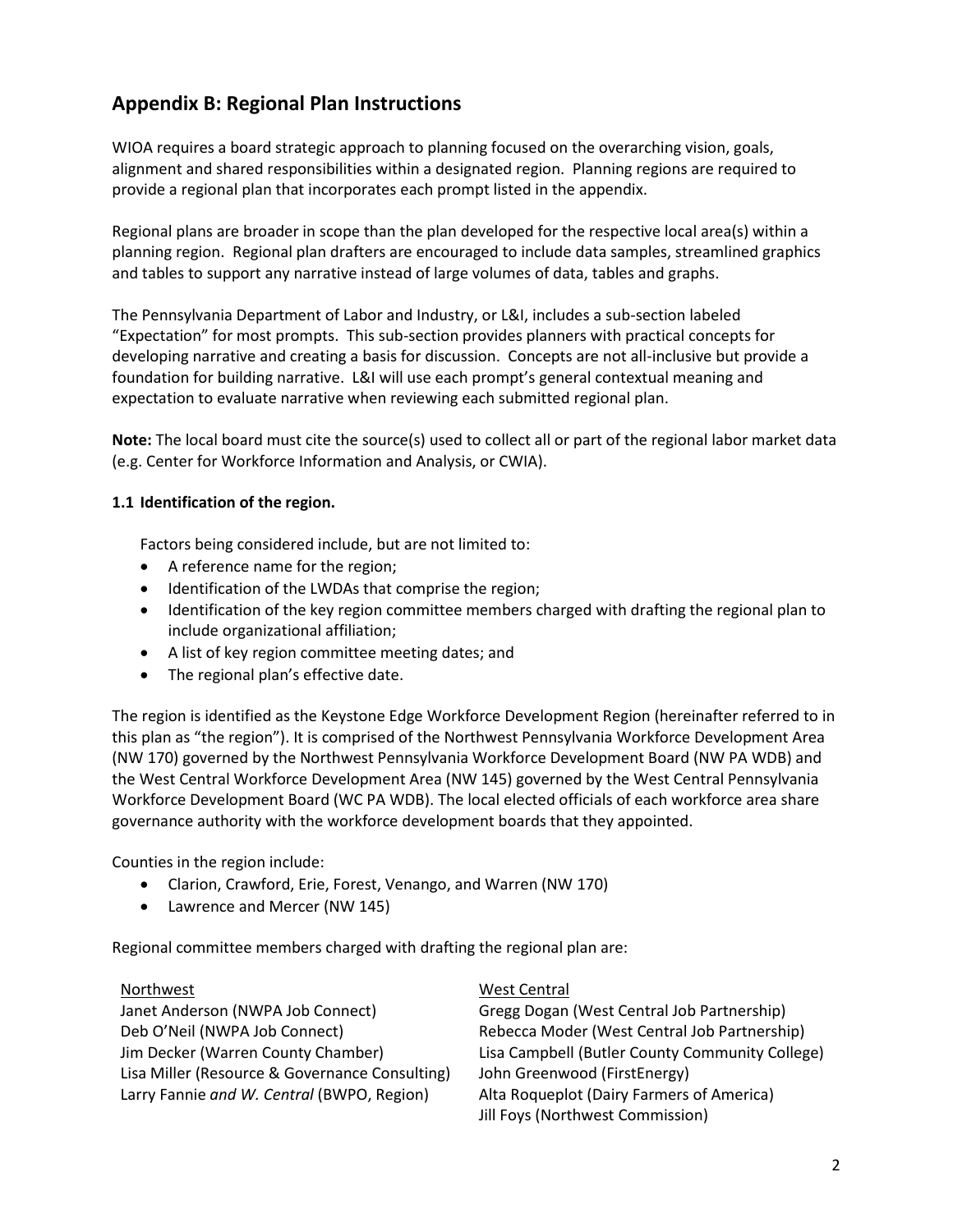To develop the WIOA Plan for the region, the Planning Committee met virtually on December 3, 2020 and February 19, 2021. Regional staff met December 15, 2020 and February 5, 2021, and worked collaboratively throughout the planning period.

Staff from the Keystone Edge region regularly participated in meetings that have informed the Regional Plan in whole or in part. Some of these meetings are captured below:

- PA CareerLink® How We Serve Businesses (12/10/20)
- Next Gen Peer Calls (3/5/19, 9/26/19, 11/21/19, 11/18/20)
- Next Gen Community of Practice Meetings (9/23/20, 11/26/20, 12/16/20, 1/28/21)
- Northwest PREP Meetings (9/13/19, 11/22/19, 3/27/20, 5/7/20, 10/8/20, 12/11/20)
- Northwest Engage! Meeting (6/26/20)
- Perkins Planning and Needs Assessment Meetings: Corry Area CTC (5/15/19, 12/5/19), Clarion CTE (11/14/19), Warren CTC (11/22/19, 12/12/19), Erie County Technical School (11/25/19, 12/9/19), Venango CTE (12/4/19), Erie County CTE (6/2/20), Central Tech (9/26/19), Mercer County and Lawrence County CTCs (9/14/19)
- Career Pathways Informational Sessions: Engineering & Industrial Technology 11/19/20; Science & Health 12/15/20; Business, Finance, & IT 1/26/21; Human Services 2/16/21; Arts & Communication 2/25/21 (planned)
- Athena Powerlink Meetings: weekly from March 30 through July, 2021
- Erie County Level Workforce Development Team: monthly
- Erie Restart Workforce Committee: regularly meeting in 2020 and 2021
- Erie Together: Erie County Career Pathways Alliance and County Level Workforce Development Team: various Leadership Team Meetings, Steward Team Meetings, and Industry Advisory Groups

As a continuation of the original Regional Planning Committee, individuals from each of the local areas board staff, fiscal agents, Operators, and WIOA Title I providers had been meeting quarterly to discuss regional issues and concerns. Meetings have incorporated topics such as: ABE Assessments; Transportation Summit, alignment of ITA funding throughout the region; PA Department of Education's Chapter 339 plan requirements; regional planning issues; pre-apprenticeship programs; and incumbent worker training. These meetings occurred on February 27, 2019; May 22, 2019; August 28, 2019; January 19, 2020; and March 26, 2020. These meetings were cancelled when the pandemic caused closures the meetings are normally scheduled quarterly and will resume virtually soon.

#### **1.2 Based on the analysis of the regional labor market and economic conditions, describe the region's workforce and economic development-oriented vision and goals. [WIOA Sec. 106(c)(1)(D); 20 CFR 679.510(a)(1)(vii)]**

**Expectation:** The narrative must include a description of the region's vision and a set of goals that are cognizant of the regional economic conditions labor market data and are in alignment with the state plan.

#### **Factors being considered include, but are not limited to:**

• How the strategic goals consider both workforce and economic development priorities within the region;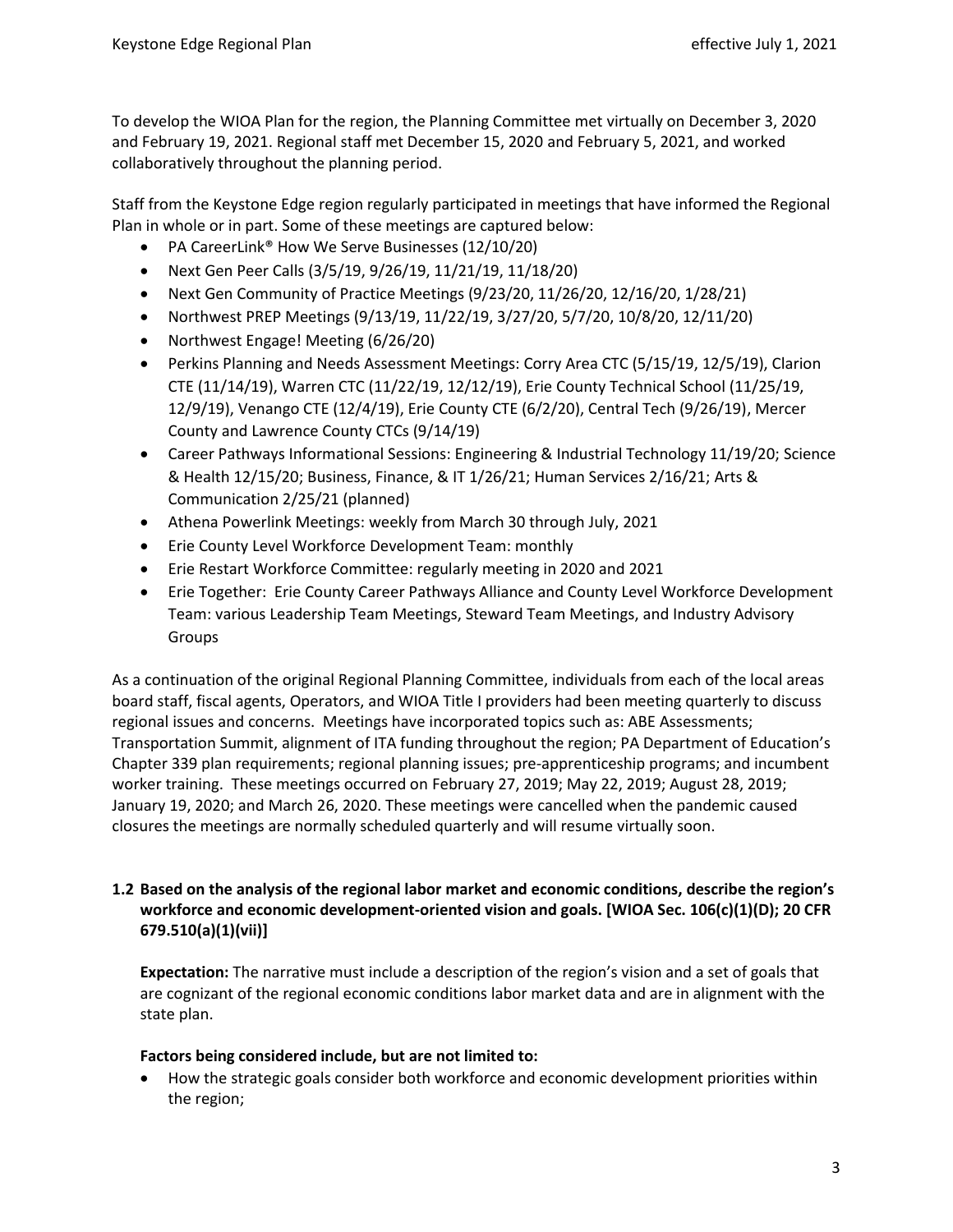- How the local board will expand the use of apprenticeships as part of the local board's business/employer engagement strategy;
- How the local board will demonstrate Engage! linkage between workforce and economic development throughout the LWDA;
- How the local board will work with local economic development organizations to achieve the strategic goals; and
- How the coordination of services with regional economic development services and providers will occur.

Keystone Edge Regional VISION: To prepare an educated and skilled workforce that meets the needs of regional employers now and in the future.

Workforce is a critical component of any economic development strategy. The Keystone Edge Region regularly collaborates with regional partners to ensure that workforce plans, and policies complement the economic strategy of the region.

Investments in workforce preparation, skill development, education, and training including work-based learning and apprenticeships, will be guided by market-based data as well as information derived from employer-driven industry partnerships focused on high priority and in-demand occupations to create innovative workforce development services. Our regional goals align with the five goals highlighted by the Governor. The Governor's goals strive to coordinate across all systems and partners, both within state agencies, and throughout the state and local system devoted to developing Pennsylvania's workforce and economy. Broad regional goals will complement the Governor's five focus areas to improve Pennsylvania's workforce: improving career pathways and apprenticeships, sector strategies and employer engagement, increasing opportunities for youth work-based learning experiences, continuous improvement of the Workforce Development System, and strengthening the one-stop delivery system. Through alignment with the Governor's goals and our desire to develop a demanddriven workforce development system, the Keystone Region identifies five key goals that cross various actionable areas within the greater strategic initiatives:

**Regional Goal #1**: Create and grow a competitive workforce by engaging knowledgeable, employerfocused leadership that promotes and advocates for business and industry to address the critical workforce challenges of the region.

• Aligns with the Governor's goals of increasing employer engagement and industry clusters through innovative strategies to improve responsiveness of workforce programs and services to labor market demand.

**Regional Goal #2**: Continually enhance the workforce development pipeline by promoting high-demand industry sectors, career pathways, registered apprenticeships, work-based learning, and targeted outreach.

• Aligns with the Governor's goals of developing comprehensive career pathways and apprenticeship, increasing work-based learning opportunities for youth to experience workbased learning opportunities.

**Regional Goal #3**: Maintain a commitment to continuous improvement of the workforce development system by increasing data sharing across various WIOA and partner programs and enhancing partnerships.

• Aligns with the Governor's goal to enact system changes and improvements that enhance collaboration and partnership between agencies and partners in the workforce development system.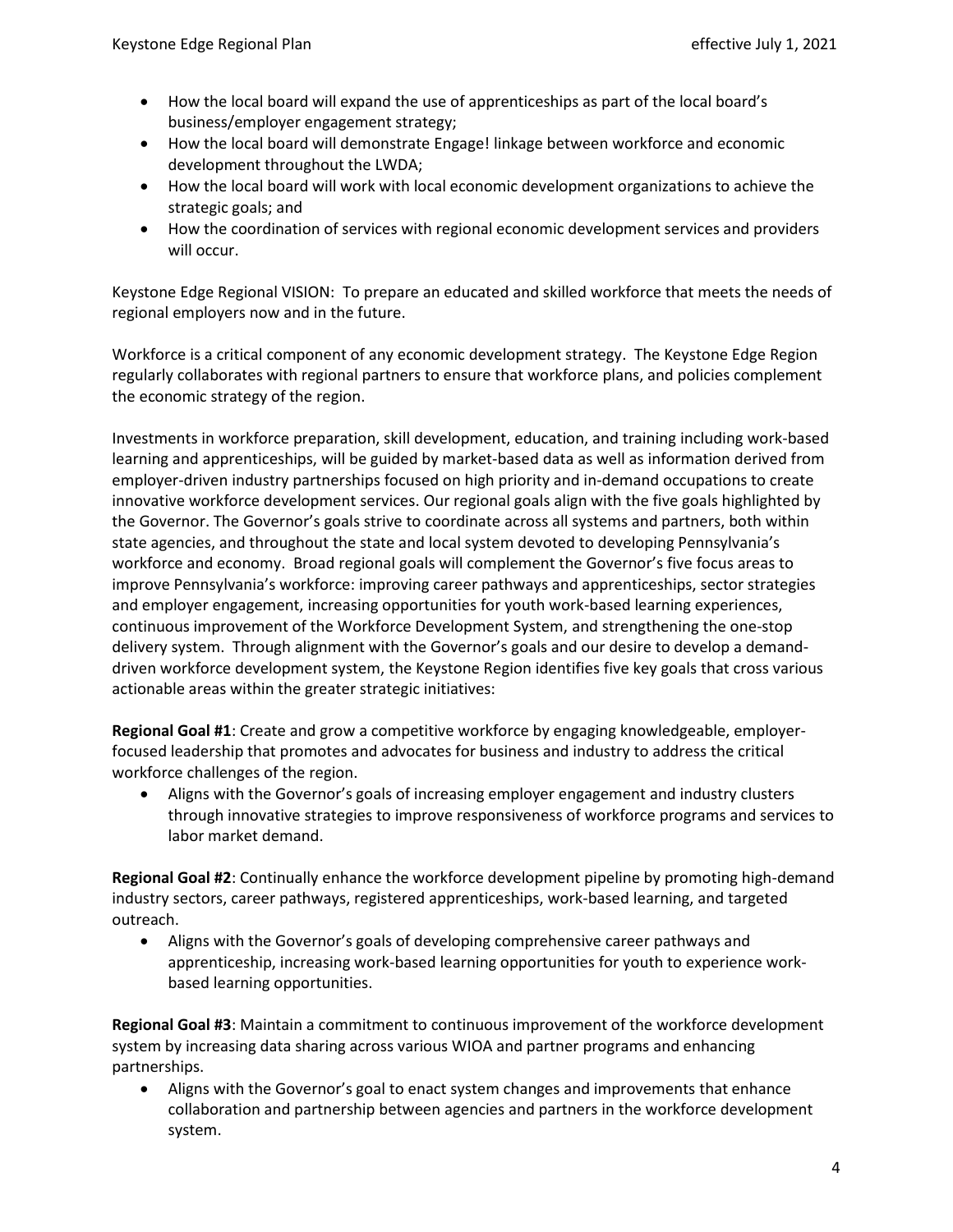**Regional Goal #4**: Increase the alignment of education and training programs including work-based learning with employer demand.

• Aligns with the Governor's goals of improving career pathways, apprenticeships, work-based learning opportunities, and engaging employers and industry clusters to help close skills gaps.

#### **How regional goals consider both workforce and economic development priorities:**

In an effort to enhance economic and workforce development in the region, joint planning with regional and local organizations such as chambers of commerce, economic development, and industry-based coalitions have intensified to ensure the road to prosperity will be paved with relevant workforce, education, and training programs. Through this systematic engagement, both curricula and program design will be infused with the necessary knowledge to develop job seekers abilities to support current industry, grow the economy, advance incumbent worker skill sets, as well as facilitate the pipeline for Pennsylvanians' seeking to locate or relocate themselves in jobs. A top priority for the Keystone Edge Region is to align education and training initiatives with current and future regional in demand occupations. Economic developers are often the lead with employers requiring a shared understanding of the benefits of registered apprenticeships and the benefits registering apprenticeships will help grow the traditional and non-traditional apprenticeships in the Keystone Edge region. Frontline staff working with employers will share the successes with the economic developers during Business Solutions meetings each month.

#### **How the Region will demonstrate Engage! Linkage:**

To promote coordination and collaboration among economic and community development partners, Pennsylvania's Department of Community and Economic Development (DCED) established Partnership for Regional Economic Performance (PREP) regions, which in this region includes eight county economic development corporations, an incubator association, two industrial resource centers, three small business development centers, a local development district, a Pennsylvania Technical Assistance Program (PennTAP) office, one Benjamin Franklin Technology Partners (BFTP) office, and two Workforce Development Boards and a long history of collaboration among partners.

PREP partners are collaborating through an effective information and referral-sharing process facilitated by Executive Pulse and PA's workforce development system of record. Executive Pulse is a cloud-based customer relation management (CRM) software platform designed to help manage and coordinate partner outreach with employers. Linking Executive Pulse and PA's workforce development system of record allowed all partners to share demand-side insights and coordinate solutions to individual employers and sector-based needs. The region's economic and workforce development agencies are also engaged in multiple collaborative projects that will provide better service to businesses looking to expand operations or to relocate to Northwest Pennsylvania. Furthermore, the partnership has utilized social media promotion and virtual platforms to enhance customer services.

#### How the region will work with local economic development organizations to achieve the strategic goals:

In keeping with the commonwealth's goal of making Industry Partnerships and similar multi-employer partnerships the primary means of connecting the workforce development system to the needs of employers, DCED will collaborate with L&I to link the Workforce and Economic Development Network of Pennsylvania (WEDnetPA) more closely to those partnerships. This will be accomplished at the regional level by using the PREP partnership as the focal point for alignment of all resources and for planning and implementation of the new Next Generation Industry Partnerships. In addition, the benefits of registered apprenticeships and success stories will be shared with the Industry Partnership members so that employers are telling other businesses about the success achieved.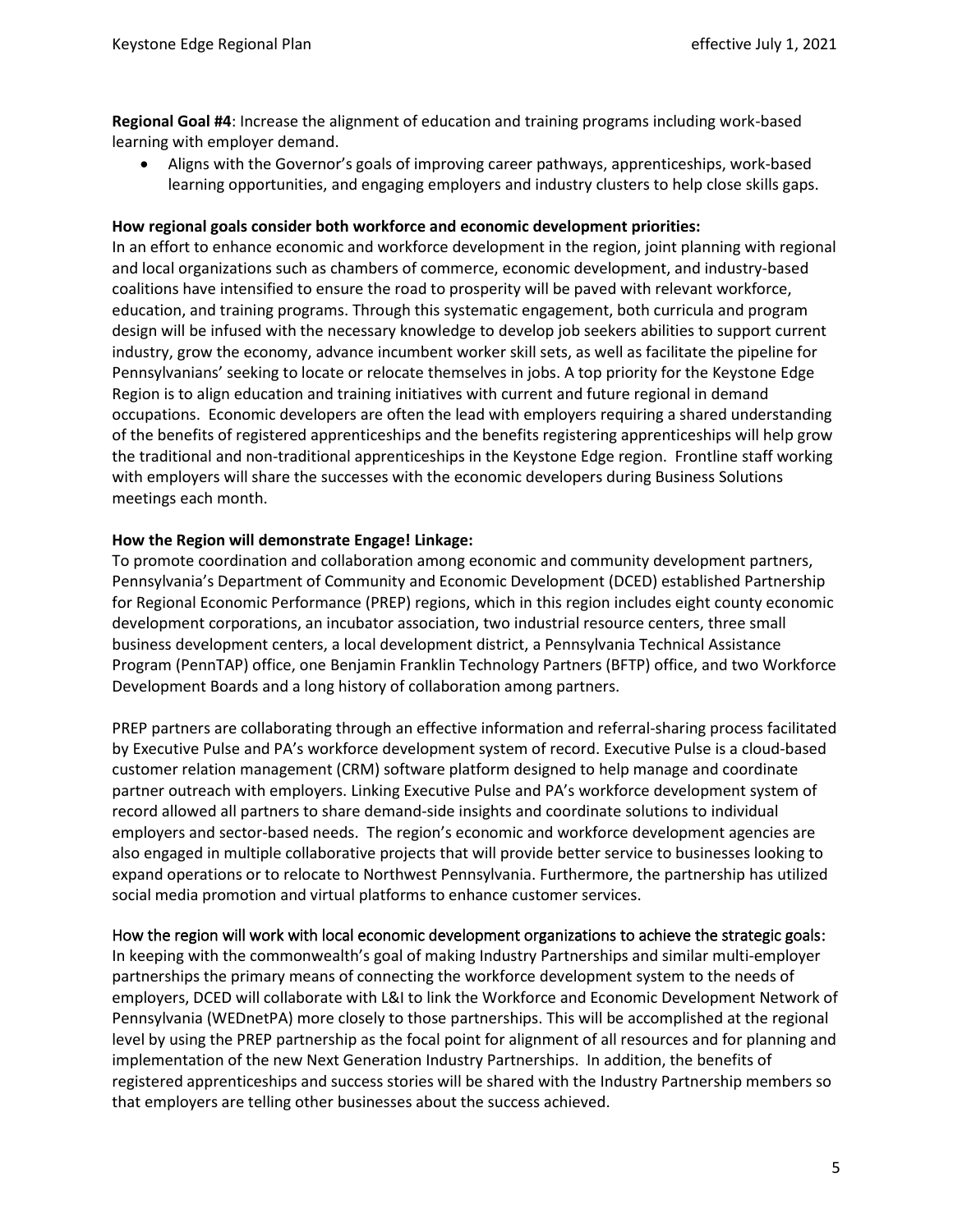How the region will expand the use of apprenticeships as part of the employer engagement strategy:

Work Based Learning plays a unique role in educating the workforce and is often overlooked as a viable alternative to post-secondary education. The population is shrinking causing the labor participation rate to decrease making it very difficult for employers to attract workers. This competitive situation causes the region to become very creative in outreach to unique populations that have chosen to remove themselves from the workforce. Work based learning and registered apprenticeships provide opportunities for disengaged individuals to find hope in participation by eliminating the need for postsecondary training while supplying skills and family sustaining wages. Four staff two from each board will participate in KDP Navigator Apprenticeship training and become apprentices of apprenticeship after a rigorous training to include classroom and actual work under a mentor. The Keystone Edge Region apprentices and leadership will initiate discussions with Industry Partnerships, Media, Educators, Non-profit organizations, Employers, Economic Developers, and the Public (parents and students) about the advantages of Registered Apprenticeships and Pre-Apprenticeships. The region will also prepare Op-Ed and Social Media releases to highlight Registered Apprenticeships to heighten the awareness of the benefit of work-based learning. Business Service Teams in the PA CareerLink® centers (including economic development partners) will be provided tools to encourage Registered Apprenticeships and Pre-Apprenticeships with traditional and non-traditional employers. Local boards will explore policy changes that allocate resources to Apprenticeships based on the interest of employers.

Traditional Apprenticeship industries such as construction and manufacturing as well as Non-Traditional industries such as healthcare and social services will be targeted for exposure to the benefits of registered apprenticeship because of the strong demand for workers and overall growth as shown in the regional labor market data in section 1.3.

#### **1.3 Describe the collection and analysis of regional labor market data (in conjunction with the Commonwealth). [WIOA Sec. 106(c)(1)(D); 20 CFR 679.510(a)(1)(iv); 20 CFR 679.560(a)(1)(i) and (ii)]**

**Expectation:** Regional planner(s) must describe and analyze regional labor market data to articulate the region's economic conditions and employers' employment needs.

#### **Factors being considered include, but are not limited to:**

- Describing the state of the regional economy and key positive and negative economic conditions (e.g. on-going business cycle impact, business community vitality, unemployment trends; demographic information; key legal-political-social conditions; technological changes; natural forces);
- Identifying key industry cluster(s);
- Identifying existing and emerging in-demand industry sector(s);
- Identifying existing and emerging in-demand industry sector(s) occupations;
- Providing data describing the location quotients (LQ) of the region and local area(s); and
- Describing the employment needs of employers in existing and emerging in-demand industry sectors and occupations.

#### **The regional area may support the narrative by:**

• Additional narrative may include similarities and differences of associated local areas: specifically, the economic conditions and competitive strengths and weaknesses of business market factors found in each local area.

The Keystone Edge Workforce Development Region has significant opportunities for family sustaining employment with the opportunity for skill growth combined with challenges in both the quantity and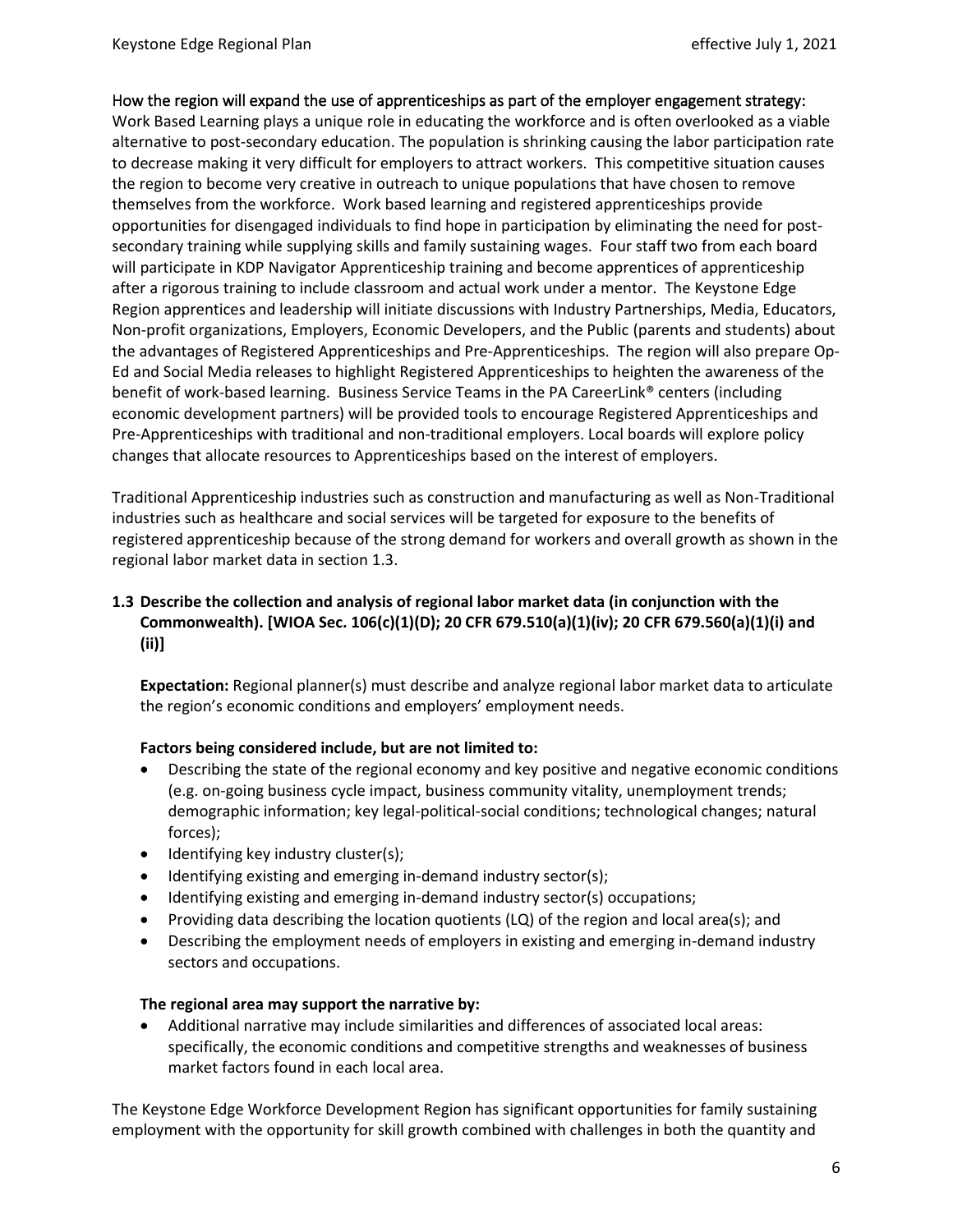the skills of the workforce needed to seize the opportunities and to lay the foundation for the attraction of new, high-quality jobs to the region. Manufacturing remains a significant anchor sector in the region for both the number of jobs and wage levels but continues in decline as the sector transitions to advanced manufacturing and higher skill needs. Healthcare, Agriculture, Construction, Professional & Business Services, Financial Services, and Education are projected to provide increases in employment, with implications for career counseling and skills training programs in the region. The region has experienced overall population decline, which puts increased pressure on increasing the labor force participation rate and the skill levels of the population. With the largest increases in employment projected for jobs requiring long-term training, the region will need substantial increases in the percentage of the adult population with attainment of more than a high school diploma to align with employers' needs. Long-term training may include options such as Registered Apprenticeships in traditional and non-traditional industries.

This section presents pertinent data on industry clusters, industry sectors, and occupational projections, followed by demographic information for the workforce. Insights from the data provide the overlay for the action strategies that follow in subsequent sections. Industry partnership groups, including the new Next Generation Industry Partnerships will continue to drive the collection of deeper information within key sectors, and the individual workforce boards will identify and address cross-sector foundational needs in the process.

#### **OVERVIEW**

The Keystone Edge Region is comprised of the Northwest and West Central Workforce Development Areas. It is comprised of eight counties: Clarion, Crawford, Erie, Forest, Lawrence, Mercer, Venango, and Warren. Overall, it is home to 695,347 citizens<sup>1</sup>. With a 2018 labor force of 301,350 the largest sector is Health Care and Social Assistance, which employs 76,810 workers and represents 12% of the region's Gross Domestic Product. Manufacturing employs about 46,710 workers and represents 25% of the regions' GDP.

High location quotients (LQs) indicate industry clusters in which a region has high concentrations of employment compared to the national average. The sectors with the largest LQs in the Keystone Edge region include Healthcare (HC), Advanced Manufacturing (AM), Energy (ENGY), and Wood, Wood Products and Publishing (WWP).

| The sectors with the largest LQs in the individual Workforce Development Area include:                                               |            |           |           |           |            |           |             |           |            |         |             |                                                                                                                            |
|--------------------------------------------------------------------------------------------------------------------------------------|------------|-----------|-----------|-----------|------------|-----------|-------------|-----------|------------|---------|-------------|----------------------------------------------------------------------------------------------------------------------------|
| <b>Industry Cluster Statistics for the Northwest PA Region</b>                                                                       |            |           |           |           |            |           |             |           |            |         |             |                                                                                                                            |
| (Combines Northwest and West Central WDAs: includes Clarion, Crawford, Erie, Forest, Lawrence, Mercer, Venango, and Warren counties) |            |           |           |           |            |           |             |           |            |         |             |                                                                                                                            |
|                                                                                                                                      |            |           |           |           |            |           |             |           |            |         |             |                                                                                                                            |
|                                                                                                                                      | <b>AFP</b> | <b>AM</b> | <b>BC</b> | <b>BM</b> | <b>BSV</b> | <b>ED</b> | <b>ENGY</b> | <b>HC</b> | <b>HLE</b> | LT      | <b>REFI</b> | <b>WWP</b>                                                                                                                 |
| 2019 Employment                                                                                                                      | 8.742      | 41,639    | 16,484    | 953       | 16,250     | 25,432    | 6,356       | 55.267    | 30.142     | 7,006   | 12,002      | 4,619                                                                                                                      |
| Percent WDA Employment                                                                                                               | 3.20%      | 15.24%    | 6.03%     | 0.35%     | 5.95%      | 9.31%     | 2.33%       | 20.22%    | 11.03%     | 2.56%   | 4.39%       | 1.69%                                                                                                                      |
| Employment Growth (2014-2019)                                                                                                        | 1,091      | $-4,073$  | 396       | $-47$     | $-2,145$   | $-1.801$  | $-784$      | 516       | $-545$     | $-270$  | $-130$      | $-229$                                                                                                                     |
| Percent Growth (2014-2019)                                                                                                           | 14.3%      | $-8.9%$   | 2.5%      | $-4.7%$   | $-11.7%$   | $-6.6%$   | $-11.0%$    | 0.9%      | $-1.8%$    | $-3.7%$ | $-1.1%$     | $-4.7%$                                                                                                                    |
| 2019 Average Wage                                                                                                                    |            |           |           |           |            |           |             |           |            |         |             | \$41,945 (\$64,175 (\$64,175 (\$42,945 (\$53,616 (\$53,616 )\$46,844 (\$45,665 (\$56,270 )\$43,759 (\$15,746 )\$49,286 (\$ |
| 2019 National Location Quotient                                                                                                      | 0.89       | 2.06      | 0.88      | 0.29      | 0.47       | 0.98      | 1.14        | 1.34      | 0.90       | 0.65    | 0.80        | 1.25                                                                                                                       |
|                                                                                                                                      |            |           |           |           |            |           |             |           |            |         |             |                                                                                                                            |

| The sectors with the largest LQs in the individual Workforce Development Area include: |  |
|----------------------------------------------------------------------------------------|--|
|----------------------------------------------------------------------------------------|--|

Source: Quarterly Census of Employment and Wages

*Source: Center for Workforce Information and Analysis: Quarterly Census of Employment and Wages, 2/8/21*

<sup>1</sup> Population estimates per CWIA, WDA Profile; US Census-2019 ACS 5-year estimates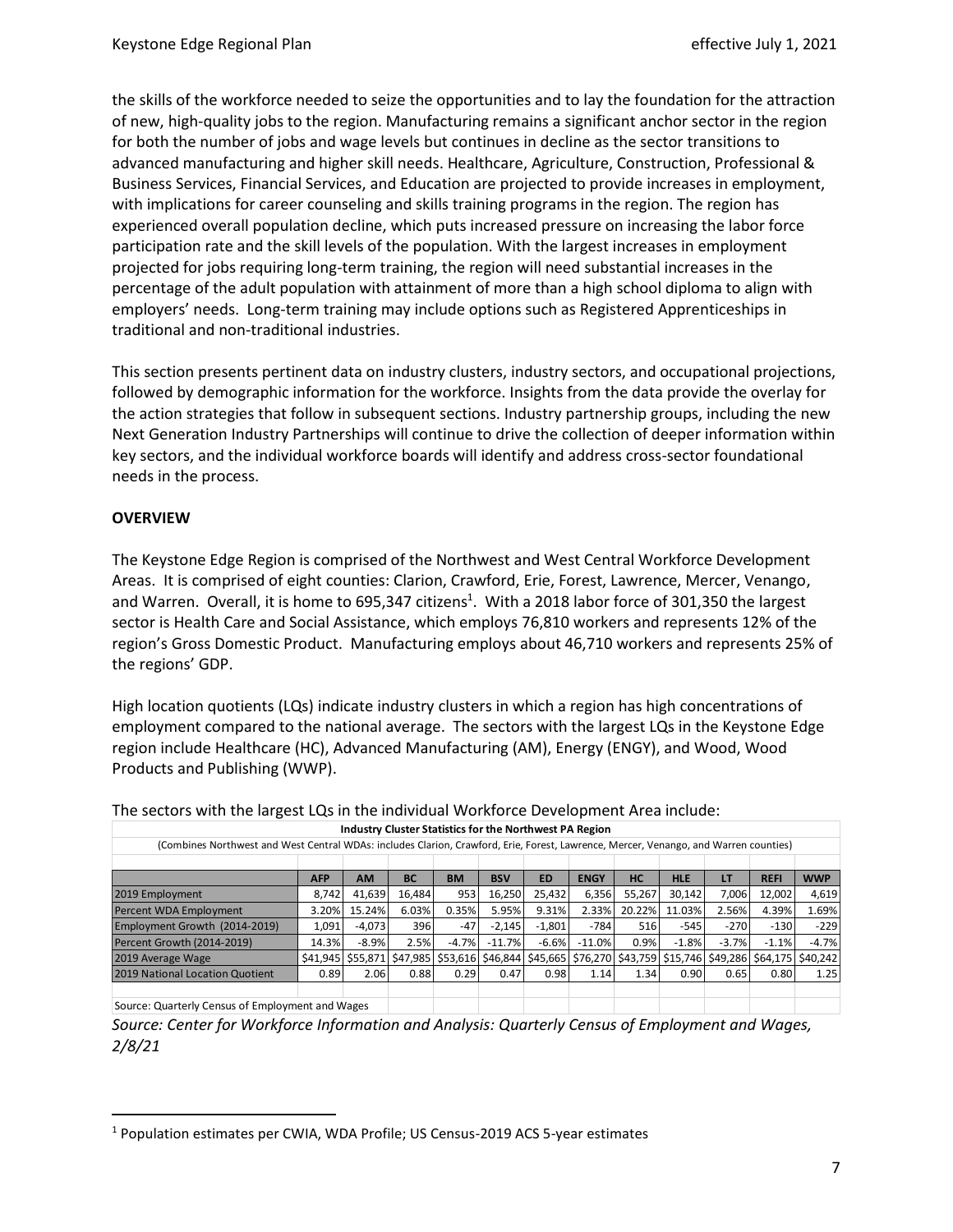#### **POPULATION**

The population in Keystone Edge Region is estimated to have declined from 721,580 in 2010 to 695,347 in 2019, resulting in a decline of 3.6%. Over the next five years, the population is projected to continue to decline by 1.1% or to 687,698. The population in Pennsylvania is estimated to have increased from 12,702,379 in 2010 to 12,791,530 in 2019, resulting in an increase of 0.7% and is expected to continue to grow over the next five years. The population decrease creates a supply challenge for the current demand in the workforce. Individuals with barriers to employment must be identified and targeted through outreach so they may be trained to fill job vacancies being created by retirements and a skills gap.

#### **Youth**

In comparing the region's youth population (0-24 years) (pipeline) to the approaching retirement population (55-74 years) the region has more young people than needed to fill retirees' jobs by 26,832 over the next 20 years. Strategies to keep the youth in the area as well as targeted education and training to include options such as registered apprenticeship is critical to avoid a negative brain drain. Outreach to the youth and parents providing them with regional job opportunities will be an important step in the overall success in workforce. It will be important to engage economic development and education in the conversation of brain drain and how to keep our youth in the region and interested in jobs that are available in the region.

#### **Race and Ethnicity**

The region's current estimated population racial breakdown is 91% is White Alone, 4.8% is Black or African American Alone, 2.5% is Hispanic Origin (all races) and 4.2% is other race or more than one race. Pennsylvania's population is more diverse than the region: 80.5% are White Alone, 11.2% are Black or African American Alone, 7.3% are Hispanic Origin (all races) and 7.3% are other races or more than one race. Diversity in the workforce is of keen interest to the region. Connecting disengaged populations to training including registered apprenticeship and employment will be critical to meeting employer demand.

(Source CWIA, WDA Profiles)

#### **Education**

More than 50% of the citizens in the Keystone Edge region hold a high school diploma or less as compared to the state which has 44.4%. One in four citizens (26.24%) have some college or associate degree like Pennsylvania at 26.3%. Fourteen percent (14%) of the population over the age of 18 earned a bachelor's degree as compared to 18.2% of Pennsylvanians. Advanced degrees (Masters and Professional) were awarded to 7.6% of the region's population over 18 while 11.1% were awarded in Pennsylvania.

#### **Employment**

The labor force is 303,500 of the 695,347 individuals that reside in the region. Of the 391,847 individuals that are not in the labor force; 142,152 are under the age of 18 and 136,376 are over the age of 65. In the region there is 113,319 people of working age, but not working or actively looking for work. This population may be early retirements, incarcerated, stay at home parents, on social security disability, etc. To fill open positions, it is important for the region to develop methods to help individuals overcome barriers to employment. An outreach campaign will be established to make the population aware of the needs of employers including registered apprenticeship opportunities for training.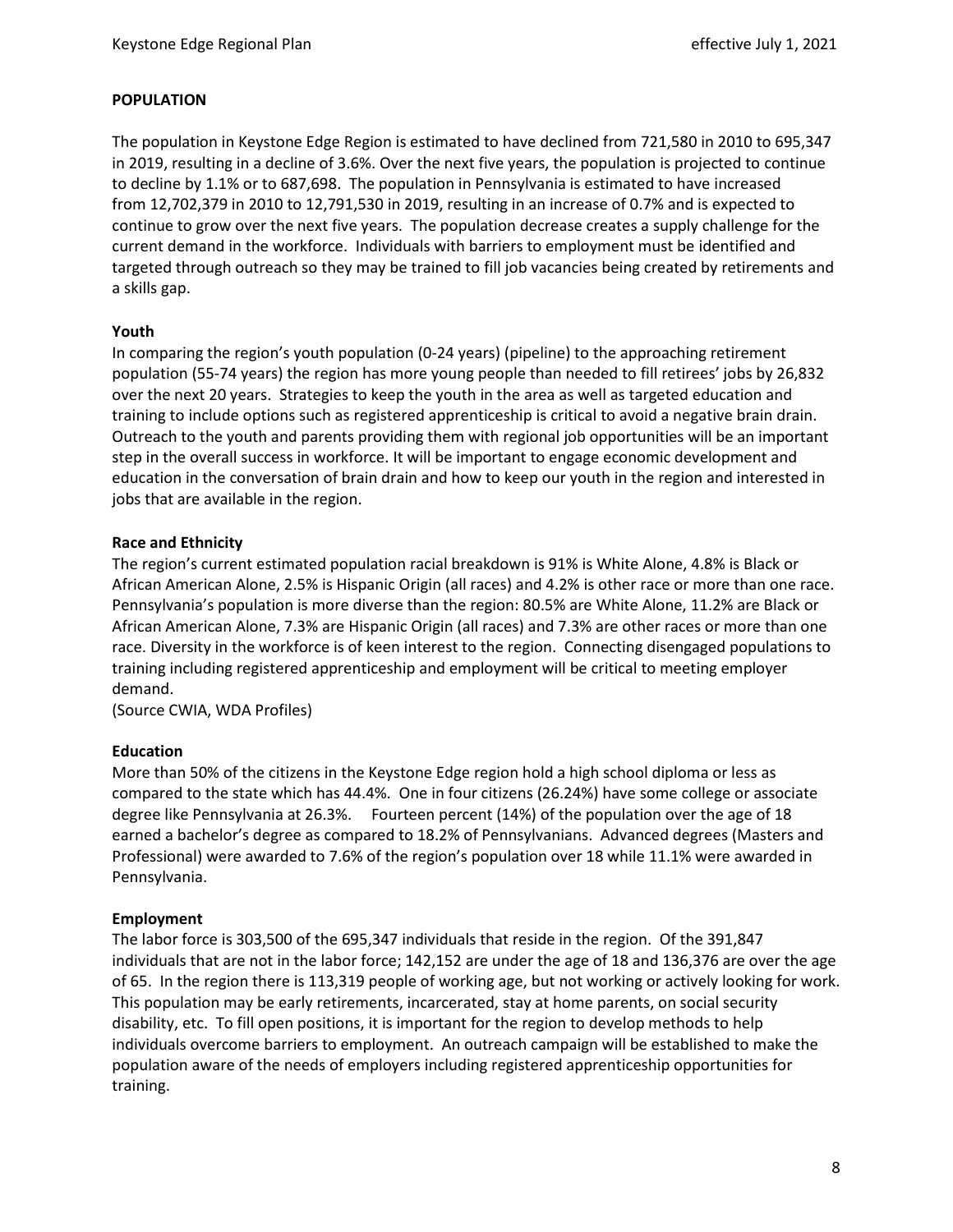| Depth of Labor Pool            | <b>Keystone Edge</b> |       | Pennsylvania |       |
|--------------------------------|----------------------|-------|--------------|-------|
| Population                     | 695,347              | %     | 12,791,530   | %     |
| <18, >65                       | 278,528              | 40.1% | 4,950,367    | 38.7% |
| <b>Available to Work</b>       | 416,819              | 59.9% | 7,841,163    | 61.3% |
| Employed                       | 280,600              | 67.3% | 5,864,000    | 74.8% |
| <b>Not Employed</b>            | 136,219              | 32.6% | 1,977,163    | 25.2% |
| On Unemployment                | 22,900               | 16.8% | 420,000      | 21.2% |
| <b>Not Seeking Employment*</b> | 113,319              | 83.1% | 1,557,163    | 79.8% |

\*includes stay at home parents, incarcerated, collecting social security, etc. Source: Center for Workforce Information & Analysis, December 2020

In the region, the L-T occupational projections (2018-2028) show the most employment in Protective, Food, Building & Personal Service occupations with an annual demand of 10,110 employees and total employment of 62,600. The next highest is in Office and Administrative Support with employment of 41,850 and over 4,000 openings annually, although showing a significant reduction in employment for the next ten years. Production is the third highest employment at 30,840 and an annual demand of 3,263, but also a reduction of 5.1% in employment. Healthcare, Practitioners, Technicians & Support with over 30,550 people employed in 2018, an increase of 8.6% projected and annual opening of 2,699. The region will focus efforts on promotion of occupations in healthcare and production as the greatest need and highest paying positions in the region. For individuals with barriers or out of school youth a focus toward positions that provide the beginning of a career path in protective, food, building & personal service as well as office and administrative occupations on the high priority occupation list.

#### **Populations with Barriers**

Among the factors that often contribute to poverty are unemployment and underemployment. Many people live in poverty because they are unable to find a job that pays a living wage or to find a job at all. When looking at the region, 10.7% of families are living in poverty. There are portions of the region where poverty levels are greater than 20%. A targeted effort to outreach to these individuals will be undertaken to provide equity and inclusion and to offer alternative training such as work based learning including registered apprenticeships that provide family sustaining wages and meet the changing expectations of job seekers.

#### **Labor Market Trends & Employer Demand**

#### **Unemployment Rate**

The overall unemployment rate in the Keystone Edge region in 2019 was 4.8%, with a labor force of 317,991. When looking at 2020 the unemployment rate started at 5.3% and jumped when the pandemic hit to 17.1%. In October preliminary results show the unemployment rate is back down to 7.8% for the region. Given that many women have not returned to work due to the uncertainty of k-12 school and childcare they have found it most difficult of all populations to return to work, making the current unemployment rate near full employment prior to the pandemic.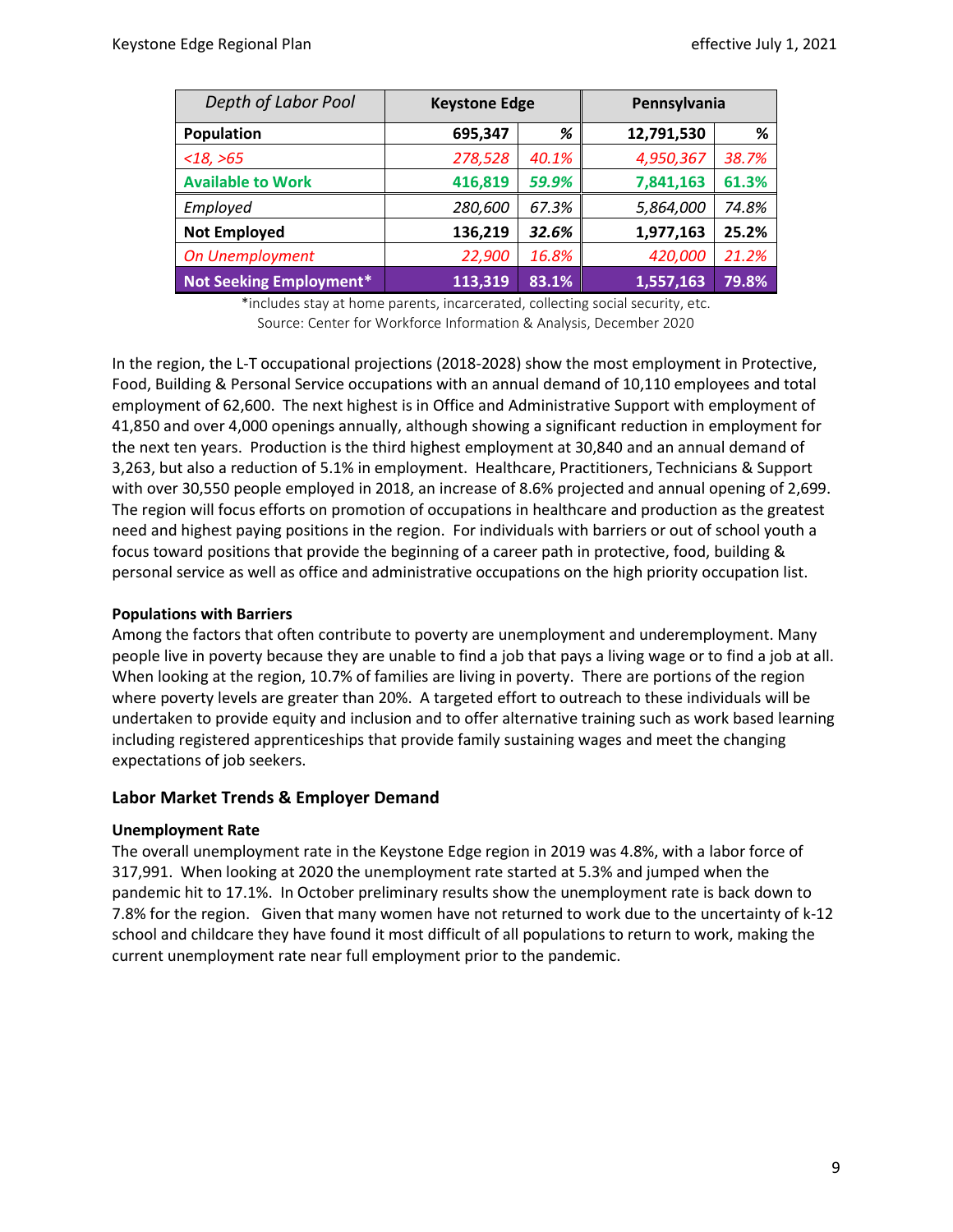|                                                                                                                                                                                                                                                                                                                                                                                                                                                                                          |             |          | Annual Average Labor Force Statistics, Northwest Region, 2019 |                  |                                                                      |                 |                                                           |
|------------------------------------------------------------------------------------------------------------------------------------------------------------------------------------------------------------------------------------------------------------------------------------------------------------------------------------------------------------------------------------------------------------------------------------------------------------------------------------------|-------------|----------|---------------------------------------------------------------|------------------|----------------------------------------------------------------------|-----------------|-----------------------------------------------------------|
| <b>Annual Average</b>                                                                                                                                                                                                                                                                                                                                                                                                                                                                    | Labor Force | Employed | Unemployed                                                    |                  | <b>Unemployment Rate</b>                                             |                 |                                                           |
| 2019                                                                                                                                                                                                                                                                                                                                                                                                                                                                                     | 317,991     | 302,844  | 15,147                                                        |                  | 4.8                                                                  |                 |                                                           |
|                                                                                                                                                                                                                                                                                                                                                                                                                                                                                          |             |          |                                                               |                  |                                                                      |                 |                                                           |
| Seasonally Adjusted Labor Force Statistics, Northwest Region, 2020                                                                                                                                                                                                                                                                                                                                                                                                                       |             |          |                                                               |                  |                                                                      |                 |                                                           |
| Month                                                                                                                                                                                                                                                                                                                                                                                                                                                                                    | Labor Force | Employed | Unemployed                                                    |                  | <b>Unemployment Rate</b>                                             |                 |                                                           |
| January                                                                                                                                                                                                                                                                                                                                                                                                                                                                                  | 318,663     | 301,744  | 16,919                                                        |                  | 5.3                                                                  |                 |                                                           |
| February                                                                                                                                                                                                                                                                                                                                                                                                                                                                                 | 319,755     | 302,375  | 17,380                                                        |                  | 5.4                                                                  |                 |                                                           |
| March                                                                                                                                                                                                                                                                                                                                                                                                                                                                                    | 318,466     | 297,169  | 21,297                                                        |                  | 6.7                                                                  |                 |                                                           |
| April                                                                                                                                                                                                                                                                                                                                                                                                                                                                                    | 313,645     | 260,137  | 53,508                                                        |                  | 17.1                                                                 |                 |                                                           |
| May                                                                                                                                                                                                                                                                                                                                                                                                                                                                                      | 313,166     | 270,265  | 42,901                                                        |                  | 13.7                                                                 |                 |                                                           |
| June                                                                                                                                                                                                                                                                                                                                                                                                                                                                                     | 304,402     | 263,977  | 40,425                                                        |                  | 13.3                                                                 |                 |                                                           |
| July                                                                                                                                                                                                                                                                                                                                                                                                                                                                                     | 304,351     | 265,738  | 38,613                                                        |                  | 12.7                                                                 |                 |                                                           |
| August                                                                                                                                                                                                                                                                                                                                                                                                                                                                                   | 302,020     | 269,883  | 32,137                                                        |                  | 10.6                                                                 |                 |                                                           |
| September                                                                                                                                                                                                                                                                                                                                                                                                                                                                                | 307,676     | 281,151  | 26,525                                                        |                  | 8.6                                                                  |                 |                                                           |
| October                                                                                                                                                                                                                                                                                                                                                                                                                                                                                  | 306,368     | 282,496  | 23,872                                                        |                  |                                                                      | 7.8 Preliminary |                                                           |
|                                                                                                                                                                                                                                                                                                                                                                                                                                                                                          |             |          |                                                               |                  |                                                                      |                 |                                                           |
| Source: Local Area Unemployment Statistics (LAUS)                                                                                                                                                                                                                                                                                                                                                                                                                                        |             |          |                                                               |                  |                                                                      |                 |                                                           |
|                                                                                                                                                                                                                                                                                                                                                                                                                                                                                          |             |          |                                                               |                  |                                                                      |                 |                                                           |
|                                                                                                                                                                                                                                                                                                                                                                                                                                                                                          |             |          |                                                               |                  | Long-Term Industry Projections for the Northwest PA Region (2018-28) |                 | <b>Employment Change</b><br>$(2018-28)$                   |
|                                                                                                                                                                                                                                                                                                                                                                                                                                                                                          | Industry    |          | <b>Employment</b><br>(2018)                                   |                  | Projected<br><b>Employment</b><br>(2028)                             | <b>Volume</b>   | <b>Percent</b>                                            |
|                                                                                                                                                                                                                                                                                                                                                                                                                                                                                          |             |          |                                                               | 301,350          | 306,610                                                              | 5,260           |                                                           |
| <b>Total Jobs</b>                                                                                                                                                                                                                                                                                                                                                                                                                                                                        |             |          |                                                               |                  |                                                                      |                 |                                                           |
| <b>Goods Producing Industries</b>                                                                                                                                                                                                                                                                                                                                                                                                                                                        |             |          |                                                               | 62,470           | 61,250                                                               | $-1,220$        |                                                           |
| Agriculture, Mining & Logging                                                                                                                                                                                                                                                                                                                                                                                                                                                            |             |          |                                                               | 6,190            | 6,430                                                                | 240             |                                                           |
| Construction                                                                                                                                                                                                                                                                                                                                                                                                                                                                             |             |          |                                                               | 9,570            | 10,090                                                               | 520             |                                                           |
| Manufacturing                                                                                                                                                                                                                                                                                                                                                                                                                                                                            |             |          | N/A                                                           |                  | N/A                                                                  | N/A             | N/A                                                       |
|                                                                                                                                                                                                                                                                                                                                                                                                                                                                                          |             |          |                                                               | 221,510          | 226,720                                                              | 5,210           |                                                           |
| Trade, Transportation & Utilities                                                                                                                                                                                                                                                                                                                                                                                                                                                        |             |          |                                                               | 49,430           | 48,190                                                               | $-1,240$        |                                                           |
| Services-Providing<br>Information                                                                                                                                                                                                                                                                                                                                                                                                                                                        |             |          | N/A                                                           |                  | N/A                                                                  | N/A             | 1.7%<br>$-2.0%$<br>3.9%<br>5.4%<br>2.4%<br>$-2.5%$<br>N/A |
| <b>Financial Activities</b>                                                                                                                                                                                                                                                                                                                                                                                                                                                              |             |          |                                                               | 11,930           | 11,710                                                               | $-220$          |                                                           |
| <b>Professional &amp; Business Services</b>                                                                                                                                                                                                                                                                                                                                                                                                                                              |             |          |                                                               | 18,750           | 19,260                                                               | 510             | $-1.8%$<br>2.7%                                           |
| employment in the Keystone Edge Region is projected to increase by 1.7% or 5,260 (which is at a rate<br>lower than the state). Education and Health Services is projected to experience the greatest volume<br>increase while Information is expected to experience the greatest decline at 11.2% or 250 jobs.<br>Manufacturing is not the greatest decline but is predicted to decline by 4.2% or nearly 2,000 jobs.<br><b>Education &amp; Health Services</b><br>Leisure & Hospitality |             |          |                                                               | 76,810<br>28,350 | 82,460<br>29,860                                                     | 5,650<br>1,510  | 7.4%<br>5.3%                                              |

#### **Long-Term Industry Projections for the Northwest PA Region (2018-28)**

|                                             |                             |                                          | <b>Employment Change</b><br>$(2018-28)$ |          |
|---------------------------------------------|-----------------------------|------------------------------------------|-----------------------------------------|----------|
| <b>Industry</b>                             | <b>Employment</b><br>(2018) | Projected<br><b>Employment</b><br>(2028) | <b>Volume</b>                           | Percent  |
| <b>Total Jobs</b>                           | 301,350                     | 306,610                                  | 5,260                                   | 1.7%     |
| <b>Goods Producing Industries</b>           | 62,470                      | 61,250                                   | $-1,220$                                | $-2.0\%$ |
| Agriculture, Mining & Logging               | 6,190                       | 6,430                                    | 240                                     | 3.9%     |
| Construction                                | 9,570                       | 10,090                                   | 520                                     | 5.4%     |
| Manufacturing                               | N/A                         | N/A                                      | N/A                                     | N/A      |
| Services-Providing                          | 221,510                     | 226,720                                  | 5,210                                   | 2.4%     |
| Trade, Transportation & Utilities           | 49,430                      | 48,190                                   | $-1,240$                                | $-2.5%$  |
| Information                                 | N/A                         | N/A                                      | N/A                                     | N/A      |
| <b>Financial Activities</b>                 | 11,930                      | 11,710                                   | $-220$                                  | $-1.8\%$ |
| <b>Professional &amp; Business Services</b> | 18,750                      | 19,260                                   | 510                                     | 2.7%     |
| <b>Education &amp; Health Services</b>      | 76,810                      | 82,460                                   | 5,650                                   | 7.4%     |
| Leisure & Hospitality                       | 28,350                      | 29,860                                   | 1,510                                   | 5.3%     |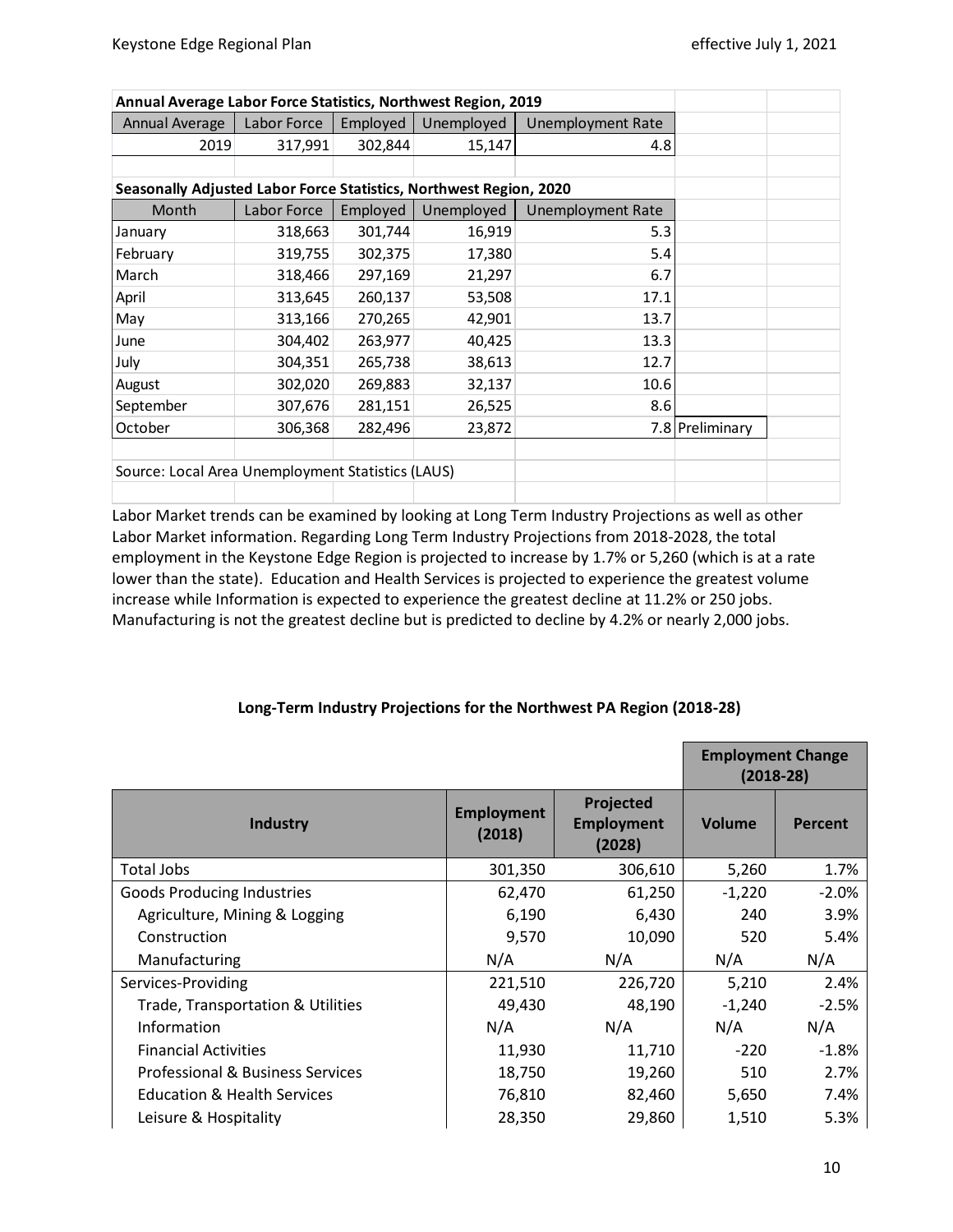| Other Services, Except Public Admin. | 15.130 | 14,990 | -140  | -0.9% |
|--------------------------------------|--------|--------|-------|-------|
| Federal, State & Local Government    | 18.980 | 18.360 | -620  | -3.3% |
| Self-Employed Workers                | 17.370 | 18.640 | 1.270 | 7.3%  |

Source: Long-Term Industry Employment Projections (2018-

28)

\*Data may not add due confidentiality; N/A is

suppressed data due to confidentiality

Looking at long term occupational projections provides insight into the employment needs and provides an opportunity to ensure qualified candidates are being trained to meet employment demand. Occupations related to Healthcare Practitioners, Technicians and Support are projected to experience the greatest growth. Sales and related and Office & Administrative Support as well as Production are projected to decline by 2028.

| Long-Term Occupational Projections for the Northwest PA Region (2018-28) |                             |                                          |                                         |         |                                |  |  |
|--------------------------------------------------------------------------|-----------------------------|------------------------------------------|-----------------------------------------|---------|--------------------------------|--|--|
|                                                                          |                             |                                          | <b>Employment Change</b><br>$(2018-28)$ |         |                                |  |  |
| <b>Occupational Title</b>                                                | <b>Employment</b><br>(2018) | Projected<br><b>Employment</b><br>(2028) | Volume                                  | Percent | <b>Annual</b><br><b>Demand</b> |  |  |
| <b>Total, All Occupations</b>                                            | 301,350                     | 306,610                                  | 5,260                                   | 1.7%    | 35,962                         |  |  |
| Management, Business & Finanace                                          | 23,860                      | 24,540                                   | 680                                     | 2.8%    | 2,239                          |  |  |
| Computer, Engineering & Science                                          | 8,020                       | 8,310                                    | 290                                     | 3.6%    | 682                            |  |  |
| Education, Legal, Social Service, Arts & Media                           | 28,950                      | 30,260                                   | 1,310                                   | 4.5%    | 2,960                          |  |  |
| Healthcare Practitioners, Technicians & Support                          | 30,550                      | 33,180                                   | 2,630                                   | 8.6%    | 2,699                          |  |  |
| Protective, Food, Building & Personal Service                            | 62,690                      | 66,640                                   | 3,950                                   | 6.3%    | 10,110                         |  |  |
| Sales & Related                                                          | 28,540                      | 27,550                                   | $-990$                                  | $-3.5%$ | 3,909                          |  |  |
| Office & Administrative Support                                          | 41,850                      | 39,290                                   | $-2,560$                                | $-6.1%$ | 4,516                          |  |  |
| Farming, Fishing & Forestry                                              | 3,070                       | 3,120                                    | 50                                      | 1.6%    | 507                            |  |  |
| <b>Construction &amp; Extraction</b>                                     | 12,170                      | 12,890                                   | 720                                     | 5.9%    | 1,464                          |  |  |
| Installation, Maintenance & Repair                                       | 12,010                      | 12,290                                   | 280                                     | 2.3%    | 1,201                          |  |  |
| Production                                                               | 30,840                      | 29,260                                   | $-1,580$                                | $-5.1%$ | 3,263                          |  |  |
| Transportation & Material Moving                                         | 18,790                      | 19,290                                   | 500                                     | 2.7%    | 2,412                          |  |  |
| Source: Long-Term Occupational Employment Projections (2018-28)          |                             |                                          |                                         |         |                                |  |  |
| * Det el personal el establista de la fista petatte litera               |                             |                                          |                                         |         |                                |  |  |

\*Data may not add due confidentiality

Opportunity Occupations are employment opportunities that are generally considered accessible to someone without a bachelor's degree and that pay at least the national annual median wage, adjusted for differences in local consumption prices. There are several in the region that only require a high school diploma; although most are part of an apprenticeship program or require on the job training and experience. There are many occupations in the region on the In Demand lists that meet the definition of opportunity occupations.

To assist in identifying skill gaps, it is useful to look at current educational attainment and compare that to the education needs of employers and the change or expected employment growth by education level. Employment opportunities that require an advanced degree are growing at the highest percentage, but with fewer overall jobs. The highest employment numbers are in on the job training but is growing at the slowest rate.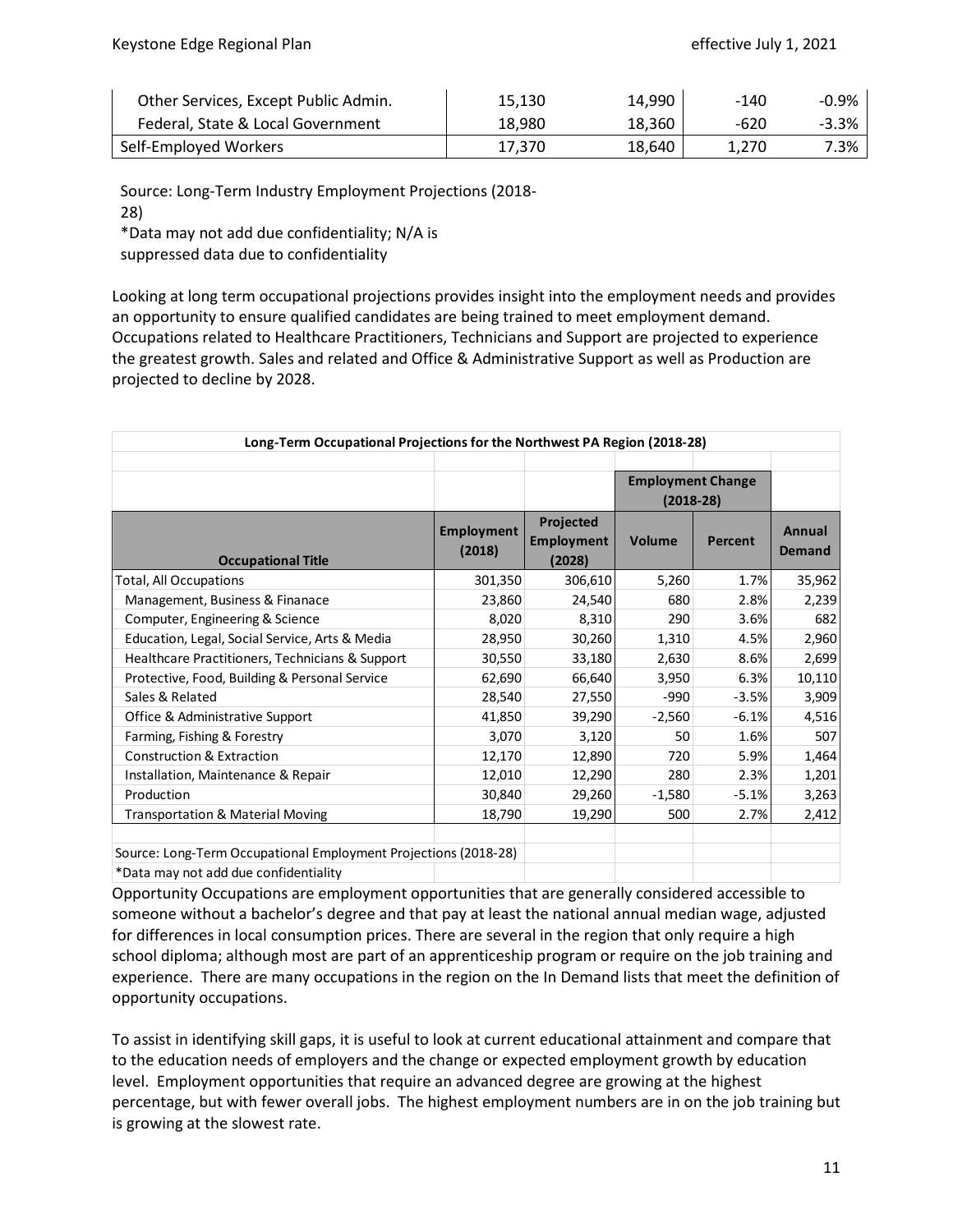#### Supply:

In looking at the population education attainment, more than 50% of the population has their highest level of education as high school or less, 26% have some college or an associate degree, 14% have a bachelor's degree, and 7.6% have completed their graduate or professional degree. Regional outreach will be important to increase the number of high school completers and life-long learners in the areas where there is employment demand.

Based on the WDA profiles for West Central and Northwest the supply of workers by education is as follows:

|                                  |                  | West           |                      |                |
|----------------------------------|------------------|----------------|----------------------|----------------|
|                                  | <b>Northwest</b> | <b>Central</b> | <b>Keystone Edge</b> |                |
| < High School Completion         | 51.3%            | 52.8%          | 51.7%                | 183,226        |
| Some College or Associate Degree | 26.1%            | 26.6%          | 26.2 %               | 92,963         |
| <b>Bachelor's Degree</b>         | 14.8%            | 13.6 %         | 14.5 %               | 51,262         |
| Graduate or Professional Degree  | 7.8%             | 7.1%           | 7.6%                 | 26,950         |
|                                  |                  |                |                      | <b>***</b> *** |

**Total Available to Work 354,401 Total Population 695,347**

Source: US Census-2019; CWIA

The numbers of individuals were determined by reducing the population by those over 65 years; the data already excludes anyone under 18 years. It was also reduced by the population that is not seeking work in the region which is 16% as determined in the depth of labor pool.

#### Demand:

When comparing the supply to the demand for educated and skilled workers there is a gap. More than 50% of the training need is On the Job Training and Short- and Long-Term Training. Most regional employers are looking for employees that have the right aptitude and attitude to learn while on the job with some post-secondary education in a technical skill. The workforce supply in the region does not align to the demand of employers calling for workforce, economic development, and education to develop the regional strategy define roles and responsibilities to meet the needs of regional employers.

| <b>Employment Distribution by Educational Attainment Level</b><br>for the Northwest PA Region |                             |                             |                                          |  |  |
|-----------------------------------------------------------------------------------------------|-----------------------------|-----------------------------|------------------------------------------|--|--|
| Area                                                                                          | <b>Educational Grouping</b> | <b>Employment</b><br>(2018) | Projected<br><b>Employment</b><br>(2028) |  |  |
| Northwest Region                                                                              | Advanced degree             | 11,410                      | 12,350                                   |  |  |
| Northwest Region                                                                              | Bachelor's degree           | 47,310                      | 49,360                                   |  |  |
| Northwest Region                                                                              | Associate degree            | 6,320                       | 6,640                                    |  |  |
| Northwest Region                                                                              | PS education or experience  | 55,120                      | 56,450                                   |  |  |
| Northwest Region                                                                              | Long-term training          | 12,160                      | 12,500                                   |  |  |
| Northwest Region                                                                              | Moderate-term OJT           | 46,740                      | 45,470                                   |  |  |
| Northwest Region                                                                              | Short-term OJT              | 122,300                     | 123,840                                  |  |  |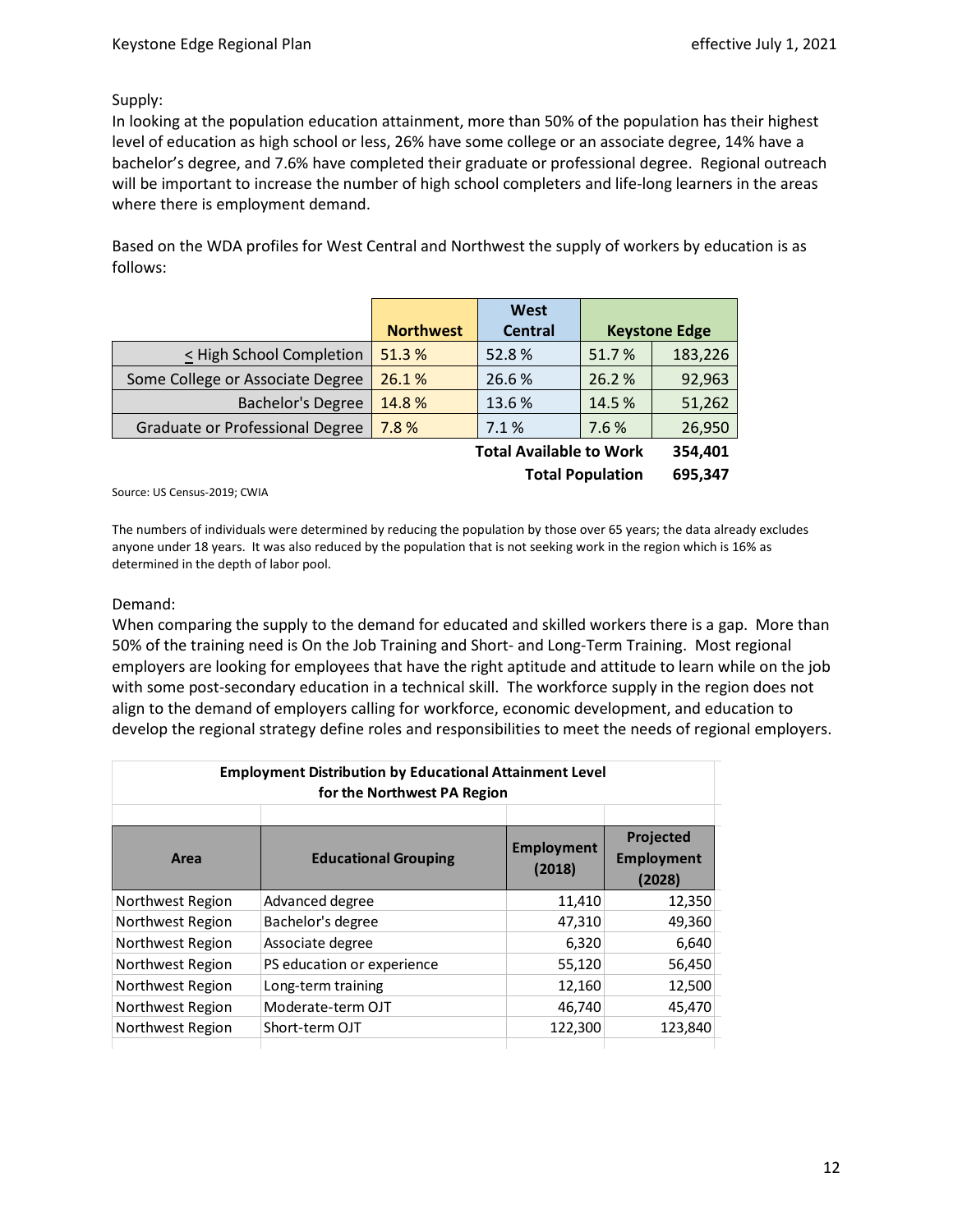

|                      |                        |                       |                                                                 |                     |                             | Employment Growth Rates by Educational Attainment Level for the Northwest PA Region |                                         |
|----------------------|------------------------|-----------------------|-----------------------------------------------------------------|---------------------|-----------------------------|-------------------------------------------------------------------------------------|-----------------------------------------|
|                      | Area                   |                       | <b>Educational Grouping</b>                                     |                     | <b>Employment</b><br>(2018) | Projected<br><b>Employment</b><br>(2028)                                            | <b>Percent</b><br>Change<br>$(2018-28)$ |
| Northwest Region     |                        | On-the-job training   |                                                                 |                     | 169,040                     | 169,310                                                                             | 0.2%                                    |
| Northwest Region     |                        | Long-term training    |                                                                 |                     | 12,160                      | 12,500                                                                              | 2.8%                                    |
| Northwest Region     |                        |                       | PS education or experience                                      |                     | 55,120                      | 56,450                                                                              | 2.4%                                    |
| Northwest Region     |                        | Associate degree      |                                                                 |                     | 6,320                       | 6,640                                                                               | 5.1%                                    |
| Northwest Region     |                        | Bachelor's degree     |                                                                 |                     | 47,310                      | 49,360                                                                              | 4.3%                                    |
| Northwest Region     |                        | Advanced degree       |                                                                 |                     | 11,410                      | 12,350                                                                              | 8.2%                                    |
| 8.0%<br>7.0%<br>6.0% |                        |                       |                                                                 |                     |                             | 8.2%                                                                                |                                         |
| 5.0%<br>4.0%         |                        |                       |                                                                 | 5.1%                | 4.3%                        |                                                                                     |                                         |
| 3.0%<br>2.0%         |                        | 2.8%                  | 2.4%                                                            |                     |                             |                                                                                     |                                         |
| 1.0%<br>0.0%         | 0.2%                   |                       |                                                                 |                     |                             |                                                                                     |                                         |
|                      | On-the-job<br>training | Long-term<br>training | PS education or<br>experience                                   | Associate<br>degree | Bachelor's<br>degree        | Advanced<br>degree                                                                  |                                         |
|                      |                        |                       | Source: Long-Term Occupational Employment Projections (2018-28) |                     |                             |                                                                                     |                                         |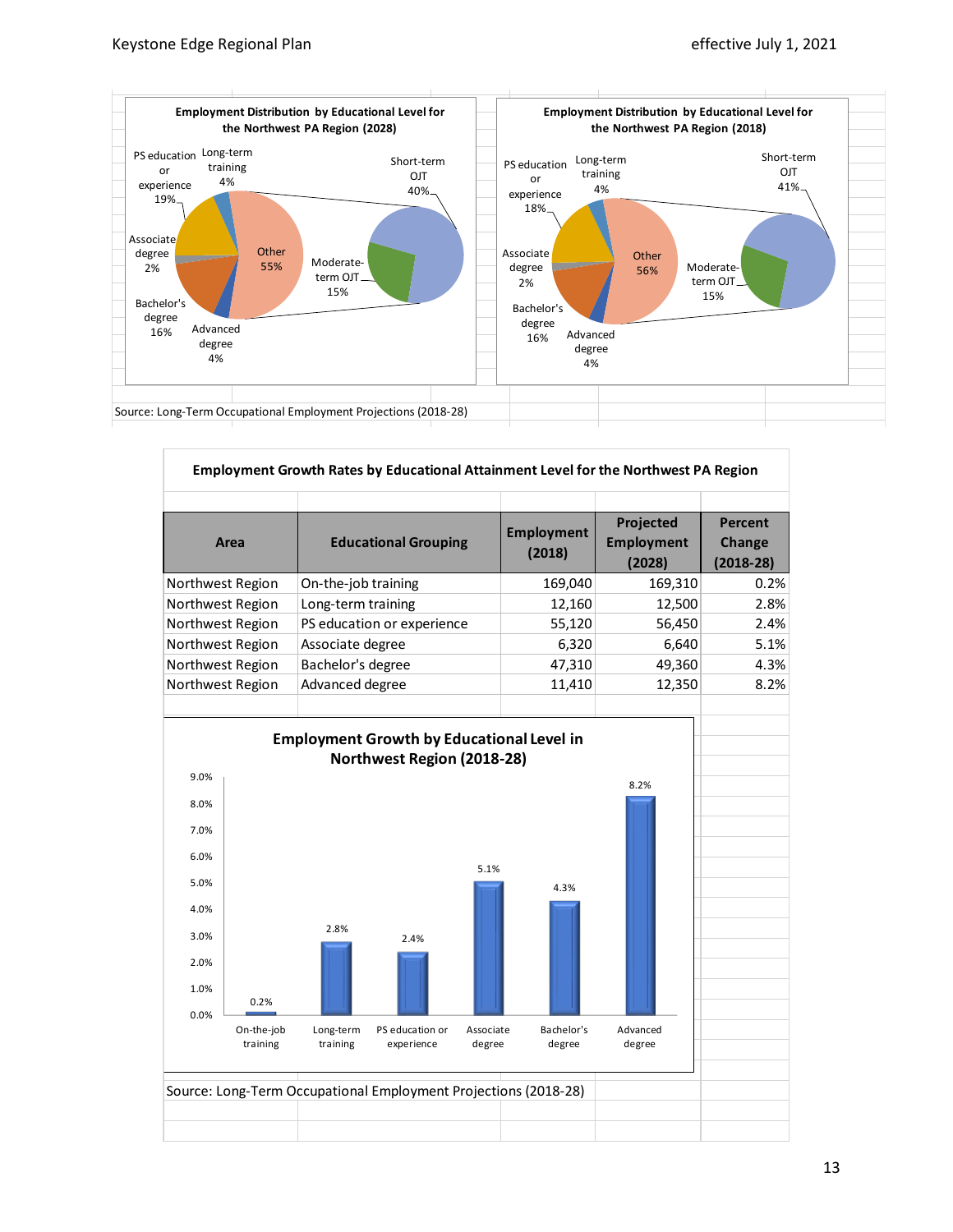Growth rates in education are projected to be similar to the current needs of employers.

Analyzing employer job postings provides insight into the skills and certifications that regional employers are requesting most frequently. The most requested hard skills according to Jobs EQ for the 30-day period ending 2/11/2021 are recruitment, training, and sales. The top requested soft skills are scheduling (project management), leadership, and leading. The most requested certifications are Commercial Driver's License, Registered Nurse and Nurse Practitioner. These certificates may show a temporary increase due to the pandemic as more people working from home has increase shipping and purchases, as well as the increased need for medical personnel. The demand for these certifications will need to be monitored in the region to ensure that we do not flood the market if there is a change after the pandemic.

When reviewing job postings in the region 68% require no experience or education, 19% require high school graduation or high school equivalency, 6% require an associate degree, 10% require a bachelor's degree and 2% require advance degrees. Many of the jobs listed on the High Priority Occupation List require on the job training and provide further evidence of the training need of employers. The information leads the region to believe that there is opportunity for pre and registered apprenticeships.

#### **Top Hard Skills**

| Skill                   | Postings with<br><b>Skill</b> |
|-------------------------|-------------------------------|
| Recruitment             | 42,755                        |
| Training                | 35,483                        |
| <b>Sales</b>            | 33,611                        |
| Driving                 | 30,781                        |
| Management              | 30,237                        |
| <b>Customer Service</b> | 28,029                        |
| Retailing               | 25,627                        |
| Insurance               | 22,496                        |
| Cargos                  | 18,534                        |
| Road Transport          | 16,731                        |

#### **Top Soft Skills**

| <b>Skill</b>                    | <b>Postings</b> |
|---------------------------------|-----------------|
|                                 | with Skill      |
| Scheduling (Project Management) | 38,106          |
| Leadership                      | 10,886          |
| Leading                         | 7,487           |
| Learning                        | 5,156           |
| <b>Ethics</b>                   | 3,521           |
| Listening                       | 3,508           |
| <b>Cleanliness</b>              | 2,989           |
| Coordinating                    | 2,578           |
| <b>Critical Thinking</b>        | 1,791           |
| Creativity                      | 1,291           |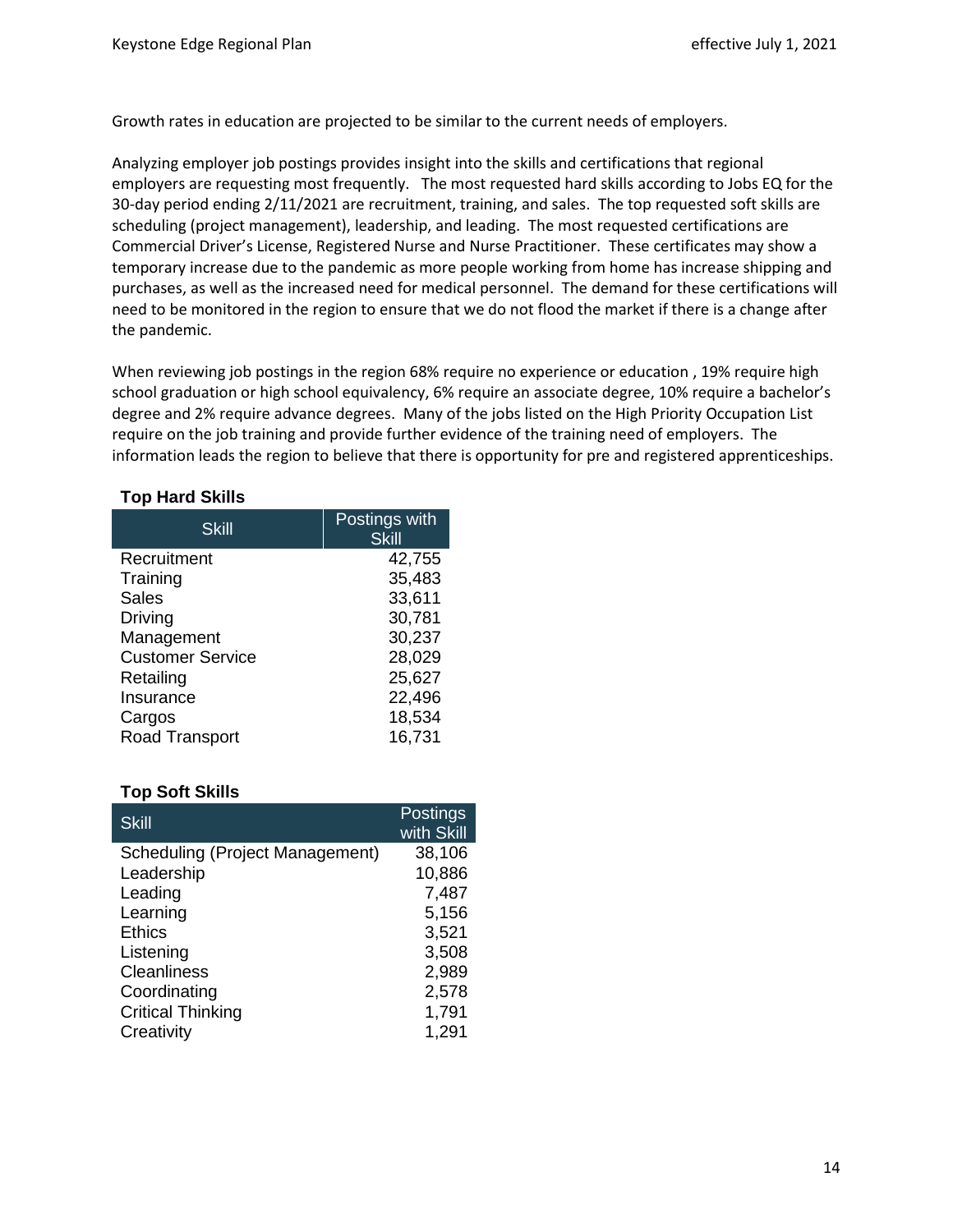#### **Top Certifications**

| Certification                                                         | Postings with<br>Certification |
|-----------------------------------------------------------------------|--------------------------------|
| Commercial Driver's License (CDL)                                     | 40,410                         |
| <b>Registered Nurse</b>                                               | 7,896                          |
| <b>Nurse Practitioner</b>                                             | 2,325                          |
| <b>Licensed Practical Nurse</b>                                       | 2,075                          |
| <b>Board Certified</b>                                                | 1,822                          |
| <b>Certified Registered Nurse Practitioner</b>                        | 634                            |
| <b>Certified Nursing Assistant</b>                                    | 620                            |
| <b>Transportation Worker Identification Credential</b><br>(TWIC) Card | 616                            |
| <b>Certified Benefits Professional</b>                                | 520                            |
| <b>Medical License</b>                                                | 390                            |

#### **KEY SECTORS**

The following sectors account for the largest number of jobs with family sustaining wages in the region. Source: L-T Industry Projections for NW PA Region and L-T Occupational Projections

#### **Health Services**

- Accounts for 20% of the region's workforce and is projected to continue to grow by 7.4 % by 2028
- One of the top employing industries; employs 34% above the national average; with continued growth projected
- Registered Practical Nurse, Nurse Assistant, Nurse Practitioner, and Registered Nurse are top certifications in the region
- Provides the highest paying occupations
- The Pandemic put pressure on healthcare systems to grow at a faster pace and training providers to provide shortened training schedules

#### **Advanced Manufacturing**

- Accounts for 15% of regional employment
- One of the top employing industries in the region and employs 94% above the national average
- Expected to show employment declines of 4.3% over the next 10 years about 2,000 jobs
- Most entry level occupations require a high school diploma or equivalent
- Manufacturing has the greatest economic impact on the region and accounts for the majority of the area's exports

The labor market of the Keystone Edge Workforce Development Region offers opportunities for employment in a diverse economy where Health Care and Construction jobs are increasing over the next decade and Manufacturing employment while projected to decrease will remain a major industry in the area due to higher wages, retirements, and achievable education requirements with employer participation. The Leisure and Hospitality sectors continue to provide an adequate supply of jobs with expected growth for entry-level workers where work ethics and job experience can be acquired and combined with skills training to access higher-skilled jobs in multiple sectors. Work-based learning,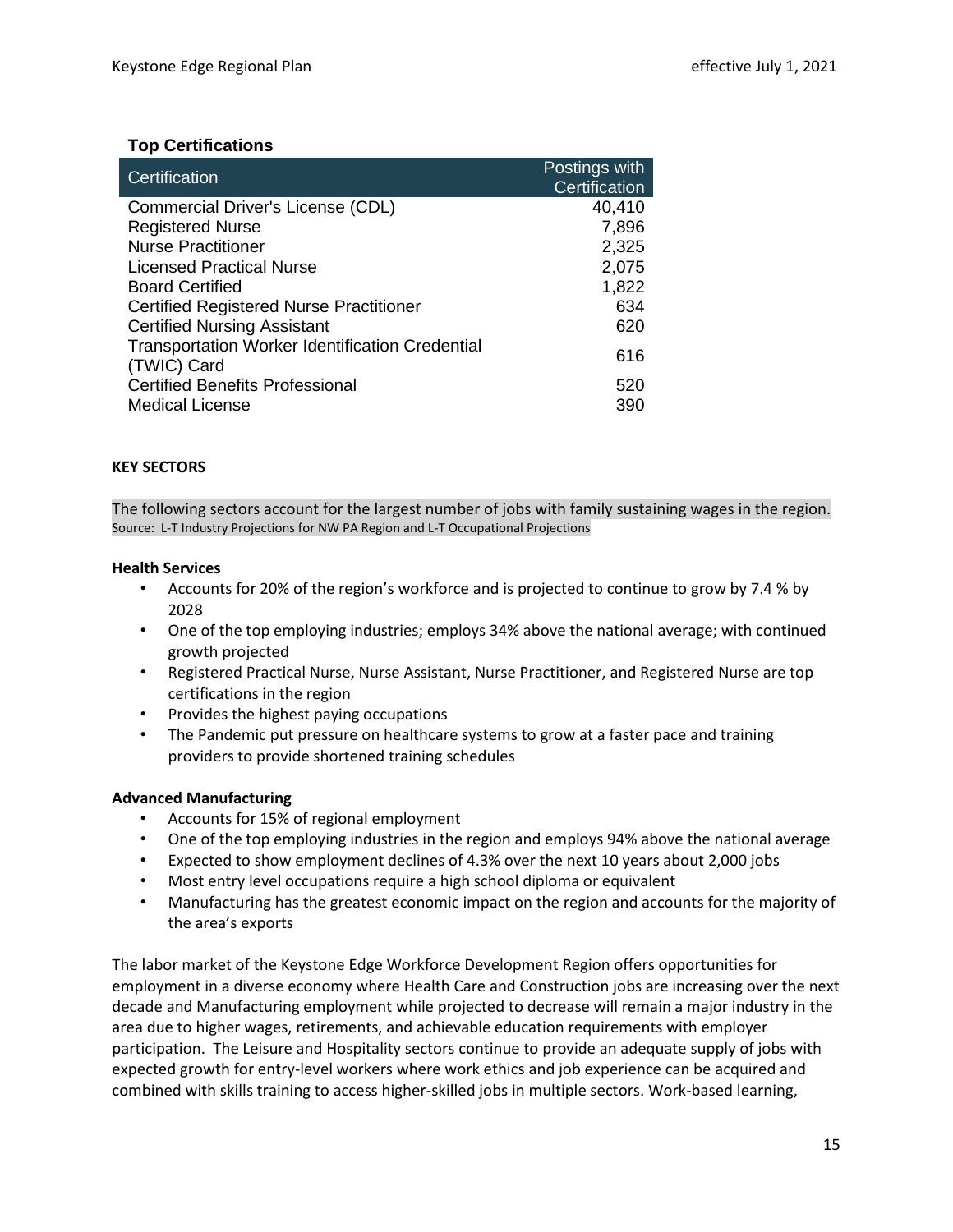emphasized in WIOA and the Governor's goals, will be particularly useful in advancing workers in the region via apprenticeship-type strategies, incumbent worker training, and on-the-job training. Information technology skills are increasingly being desired across all sectors as automation becomes more prevalent in all industries. These skills will need to be incorporated in all sector-based training to prepare a workforce in the region. The pandemic has shown the strong need for workers to telework using digital skills to remain connected. Employers have also identified that customer service competency is needed across all sectors, making entry jobs in retail and hospitality a useful training ground for movement to other sectors.

#### **1.4 Describe the regional service strategies aimed at achieving the vision and goals established for the region. [WIOA Sec. 106(c)(1)(B); 20 CFR 679.510(a)(1)(ii)]**

#### **Factors being considered include, but are not limited to:**

- Broad-based, overarching sector and industry strategies, including an apprenticeship strategy;
- Coordination of services with regional economic development services and providers in the region;
- Any cooperative service delivery agreements that have been established for the region;
- How the region will connect targeted populations, especially youth and individuals with barriers to employment, to career services and training activities offered on a regional level, such as YouthBuild, Job Corps, and AmeriCorps programs. Data measuring the number of youth, and specifically opportunity youth, enrolled in these programs must be provided to support the narrative, as appropriate;
- How will regional business service strategies be employed, as well as, how coordination of these strategies will impact the operational level of services (i.e. local area Business Service Teams, or BST); and
- How the region will coordinate with secondary and post-secondary institutions (including programs authorized by the Perkins V Act) to align strategies, enhance services, and avoid duplication of services (include specific reference to adult education, community colleges and community education councils.

The Region identifies various strategies to help achieve each regional goal and ensure the Governor's goals are accomplished. Additionally, these strategies aim to maximize and leverage resources and increase coordination to develop a high-demand, skilled workforce which will support the needs of business and industry across the region. While some strategies may help achieve more than only one goal, the following breakdown helps identify how each goal will be met.

**Regional Goal #1** Create and grow a competitive workforce by engaging knowledgeable, employerfocused leadership that promotes and advocates for business and industry to address the critical workforce challenges of the region.

- *Strategy 1.1*: Continue to build on employer-driven partnerships with industry in the region This will be achieved by engaging employers to continuously analyze and identify the skills and occupational needs of targeted industry clusters and emerging industries as a focus toward developing a competitive workforce.
- *Strategy 1.2*: Develop a demand-driven implementation structure Developing a cohesive and unified employer engagement strategy will bring industry and education, workforce, and economic development partners together and will build credibility over time. Demand-driven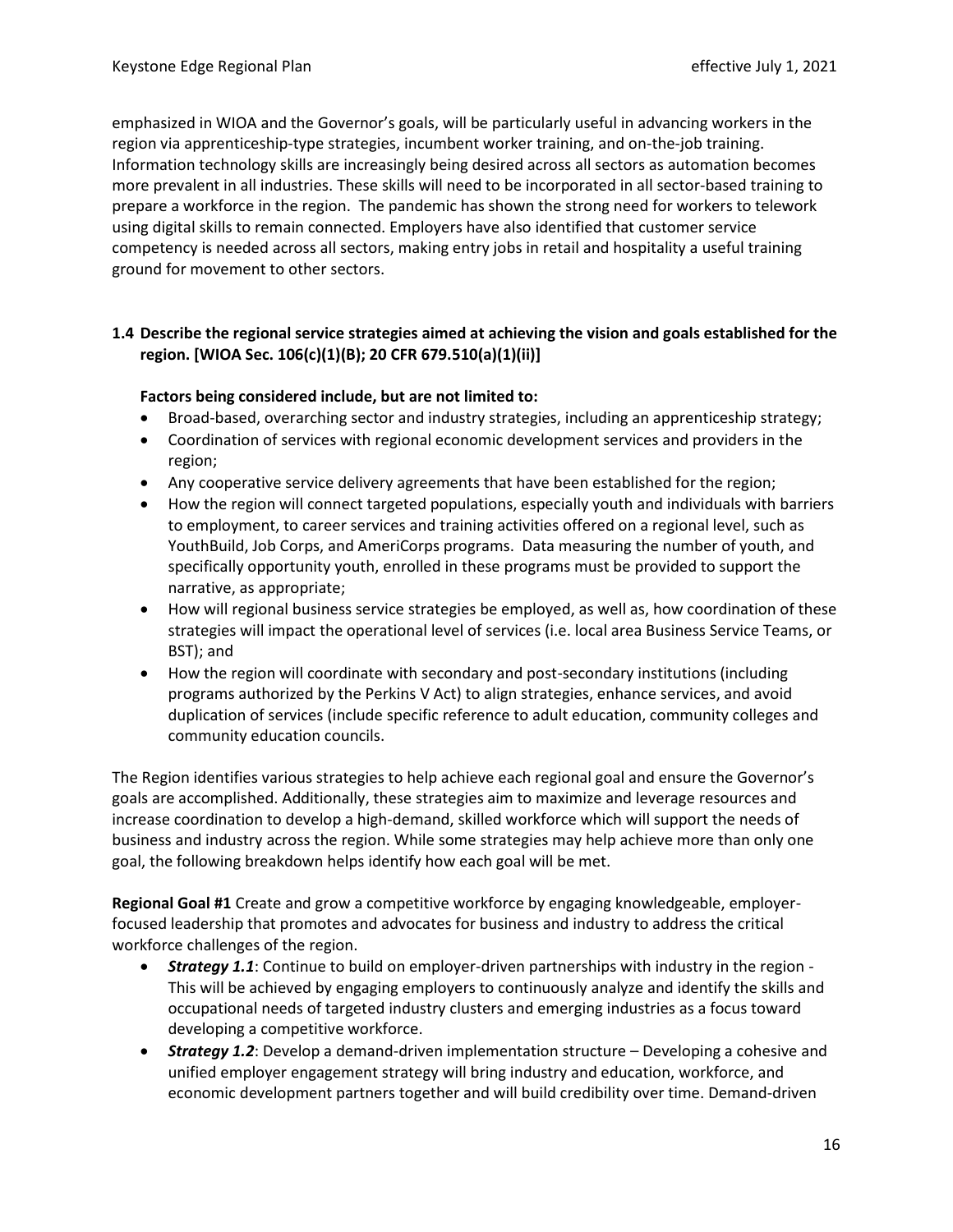structures also tend to hold all partners accountable. The existing sector partnerships (described in Section F) can serve as a foundation and, with a concerted effort to engage and empower additional industry leaders, can realize greater impact. Industry partnerships of all types will work together on joint projects, identify opportunities to share information and best practices, and leverage resources as appropriate. Recommendations to re-energize and further evolve these existing partnerships include identifying and engaging industry champions, employing a peer-to-peer approach to elicit additional employer involvement, defining roles and responsibilities, drafting, and implementing a formalized action plan, adopting "strategic doing" practices, and replicating this approach with other industries.

- *Strategy 1.3*: Collapse and re-energize Education Advisory Committees Educational providers can garner more effective and comprehensive feedback from employers by partnering with one another and forming regional sector oversight committees with one committee for each sector in each Local Workforce Area. This will allow the educational providers to obtain consistent feedback, exhibit its partnership to employers, and potentially engage additional employers because of the reduced time commitment. Furthermore, it will enhance coordination among educational partners along the educational spectrum (e.g., K-12, career and technical centers, community colleges, universities) to create more seamless career pathways. Additionally, partners should focus on the most in-demand career pathways and identify opportunities to strengthen and streamline the pathways (e.g. merge competing but unfilled training programs).
- **Strategy 1.4**: Challenge employers to be specific about their needs for certifications, soft skills, hard skills, and other candidate qualities so the system may better match job seekers to jobs. Also, challenge them to consider diverse populations as an opportunity for employment.

**Regional Goal #2** Continually enhance the workforce development pipeline by promoting high-demand industry sectors and occupations, career pathways, registered apprenticeships, work-based learning through targeted outreach.

- *Strategy 2.1*: Ensure workforce is a partner in career planning for every K-12 student The region should aim to provide academic and career plans for all students by the 8th grade and update them on an annual basis in partnership with the regional school districts. Connect employers and education for the purpose of providing work-based learning and experiences for a more informed youth population of the regional job opportunities. This will enhance the spectrum of community-based, employer-based recruitment tool for local employers and youth including a mix of career understanding and core skills and technology in respective fields, industry connections, guest speakers, and site visits. The course could be designed in conjunction with local employers, providing opportunities for employer engagement.
- *Strategy 2.2:* Increase adult education and training opportunities Expand the availability of short-term training on the Eligible Training Provider List (ETPL) that will provide industry credentials toward employment in the region. This training will include increasing other training opportunities such as the High School Equivalency in partnership with the local Title II providers to increase the number of people that have achieved this milestone. Continue to support Perkins V and other Career and Technical Center (CTC) facilities for education and training as well as for remote lab space. Raise awareness of Registered Apprenticeship opportunities and benefits to students, dislocated workers, parents, educators, economic developers and the public. Explore and encourage short-term workforce training at local regional and community colleges that are based on the needs of regional employers.
- *Strategy 2.3*: Coordinate a regional career awareness campaign/outreach Using the "High Priority Occupation List" as a starting point the region can engage employers in conversations about the most current industry trends and other career options such as registered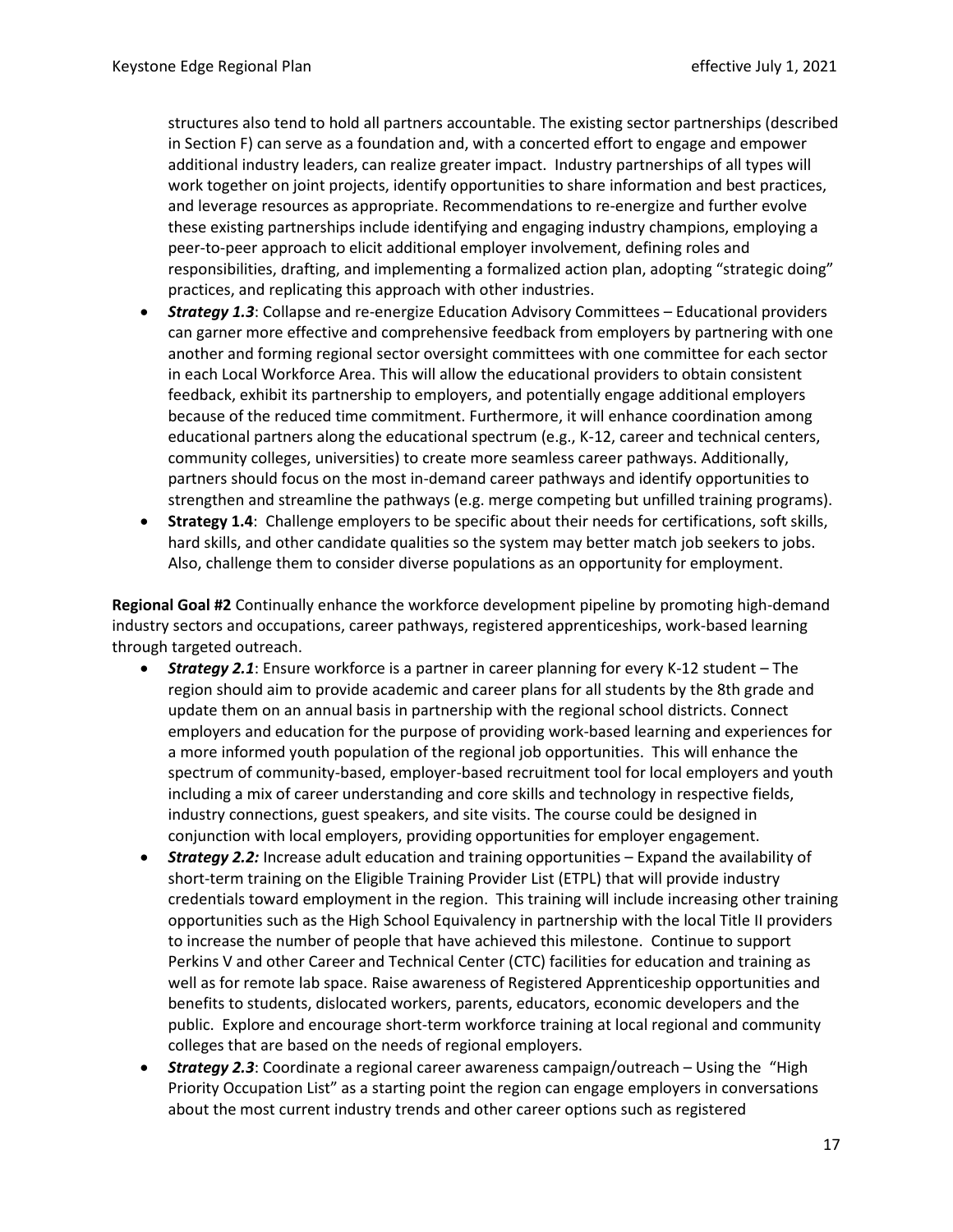apprenticeships for those hard to fill entry level positions. A regional awareness campaign should be developed and approved by each board to promote regional career opportunities widely, linking partner web sites, partner e-newsletters, and other publications. Furthermore, partners should organize professional development opportunities for teachers and guidance counselors to not only ensure they are aware of the HPO list, but also understand the jobs that are on it and the various career pathways for individuals to become prepared for those jobs. Additionally, cross-sector career development working groups could be created to coordinate career development activities among K-12, post-secondary education and training, workforce system, and other community-based organizations including those that are serving diverse populations.

**Regional Goal #3** Maintain a commitment to continuous improvement of the workforce development system by increasing data sharing across various WIOA and partner programs and enhancing partnerships.

- *Strategy 3.1*: Making informed decisions This will be a basic principle at all levels of the system. PA CareerLink® staff, business and job seeker customers, program participants, one-stop operators, managers and mandated partners, Local Workforce Development Area (LWDA) administrators and staff, Local Workforce Development Board (LWDB) board members, education and economic development agencies, local elected officials, contracted organizations, as well as other community partners, will be responsible for working toward the goal of responsible stewardship in their dealings related to the workforce development system.
- *Strategy 3.2*: Establishing aggressive communication Communication is not a unidirectional movement but requires that all parties to engage respectfully in the interaction. The end product should be a result in the best interest of all parties involved although not necessarily the desired outcome of any one party of the interaction.
- *Strategy 3.3*: Promoting a culture of continuous quality improvement Expediency, traditional bias toward a specific habitual approach or mere unwillingness to change in the face of diminished returns should not hinder the transformational processes undertaken to elevate the workforce system to higher levels of achievement. Keystone Edge Workforce Development Region will strive to meet or exceed all state-negotiated Common Measures performance standards.
- *Strategy 3.4*: Empower a convener To address the region's thirst for action, the region should identify, empower, and stand behind a convener to act as an intermediary among education and training providers, employers, and workforce and economic development partners. The role of the convener is paramount to the success of implementation of recommendations; the region is ready for a strong entity to lead the region to the next phase.
- *Strategy 3.5*: Select initial initiatives to build momentum The initial action plan should prioritize a few key initiatives, allow partners to focus on initial small steps, and gain momentum. By focusing on a small set of initial priorities, the partners will be able to witness progress, gain credibility, and move forward to the next initiative. Funding streams from various resources should be explored to determine where alignment and braided funding is possible. Funds can be linked and leveraged for greater collective impact.
- *Strategy 3.6*: Leverage Youth campaigns like the *Industry Needs You* and Career Street To Increase youth's awareness of career pathways in manufacturing across the region using an online website. This campaign can also serve as a model to support non-manufacturing sector partnerships.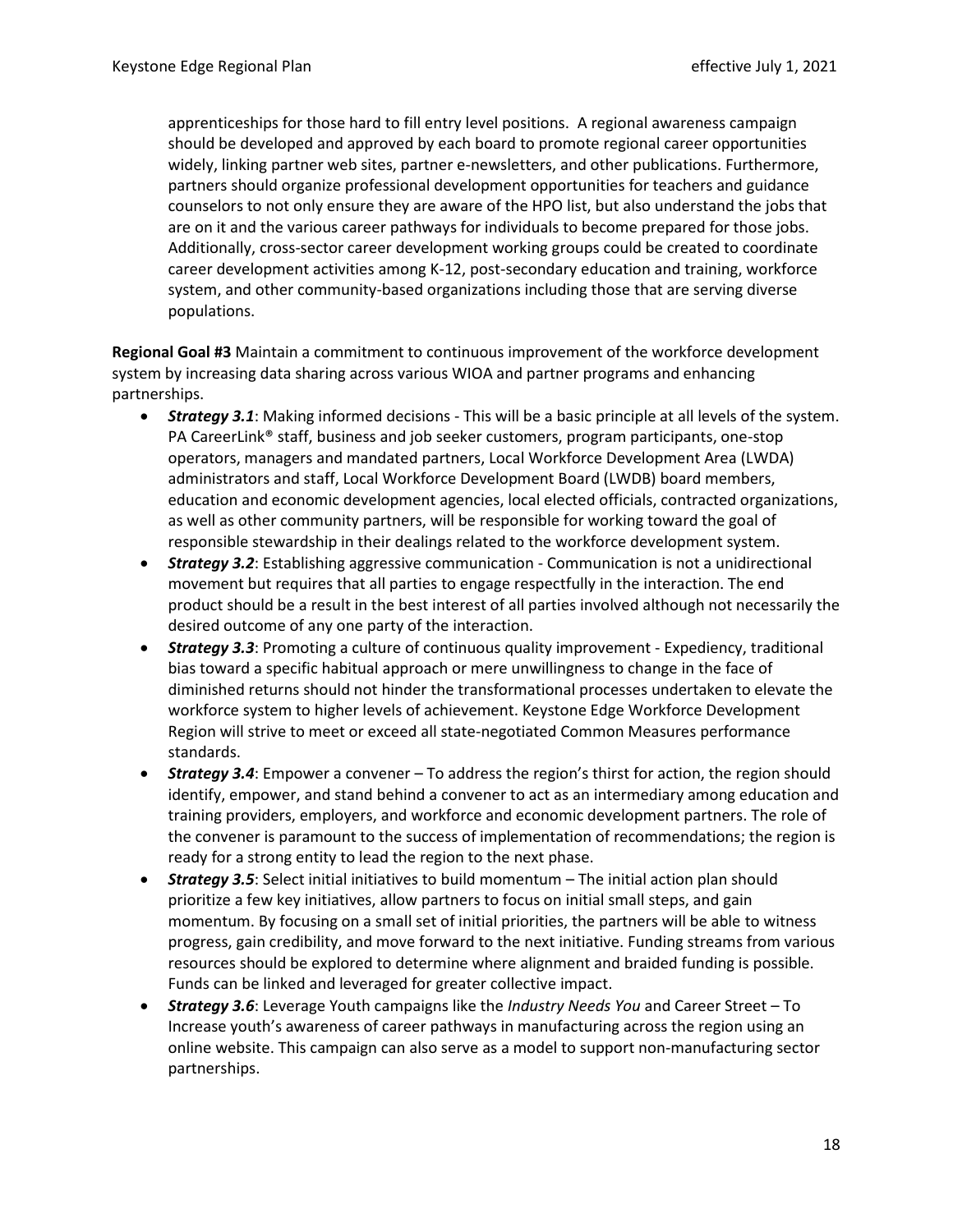- *Strategy 3***.7**: Embrace outreach as a theme for identifying Unemployment Compensation exhaustees, organizations with diverse and disengaged populations, and employers that are not engaged in the system. Proactive and personal outreach is what customers expect since the pandemic and is a model that is working.
- *Strategy 3***.8**: Identify and implement virtual options for service delivery including e-signature options. Some vulnerable populations have a difficult time getting to the one-stop, virtual service delivery provides alternatives to serve customers efficiently and effectively. Provision of virtual platforms and equipment to partner staff and the utilization of supportive services for the provision of devices to customers brings the two groups together for service delivery. Digital Literacy training is made available to those that need it.
- *Strategy 3***.9:** Collaboratively develop a regional outreach campaign to engage those not currently working with the workforce system.

**Regional Goal #4** Increase the alignment of education and training programs including various workbased learning options to meet employer demand.

- *Strategy 4.1*: Enhance workforce development services to meet employers' needs This will be achieved through the implementation of innovative design and technology. This includes creating data-driven, innovative workforce strategies to: support regional economic competitiveness, engage employers, build career pathways, and increase work-based learning opportunities across the region.
- *Strategy 4.2*: Ensuring cooperative workforce development service delivery This will be achieved via PA's workforce development system of record which serves as the primary database and system of record for numerous workforce development programs tracking and recording services, activities, and outcomes. The region uses data collected through PA's workforce development system of record to generate performance reports for programs. Regional efforts will be centered on aligning itself with statewide service delivery efforts.
- *Strategy 4.3*: Link and leverage resources Build upon existing strengths and pockets of innovation by partnering with regional partners with similar goals and aligning existing services and resources. As partners begin planning together, they may identify gaps in services/resources, and pursue funding to support innovation. Linking the efforts could assist with grant funding requests, reflecting the unity of the region—minimizing competition within the region for similar funding opportunities and strengthening the competitiveness of those submitted.
- *Strategy 4.4*: Develop a strategy to support foundational skill development (basic skills and employability skills) - Many best practices exist in readiness, pre-apprenticeship, and contextualized remediation programs. Partners should explore additional ways to address this critical gap by leveraging existing partner resources, including Community Education Councils, Adult Basic Education, WIOA, and TANF funding. Particular focus should be given to those industries that provide the most opportunity for individuals to enter into and advance along career pathways.
- *Strategy 4***.5**: Implement an outreach campaign to education, parents students, and diverse and disengaged populations about work-based learning, in-demand occupations, career pathways, the importance of education of all types including technical.

The two workforce development boards of the region embrace the ideas of collaboration and coordination of services in the region where possible. The framework presented in the Next Generation Industry Partnerships model of the Commonwealth will be implemented as a means of achieving the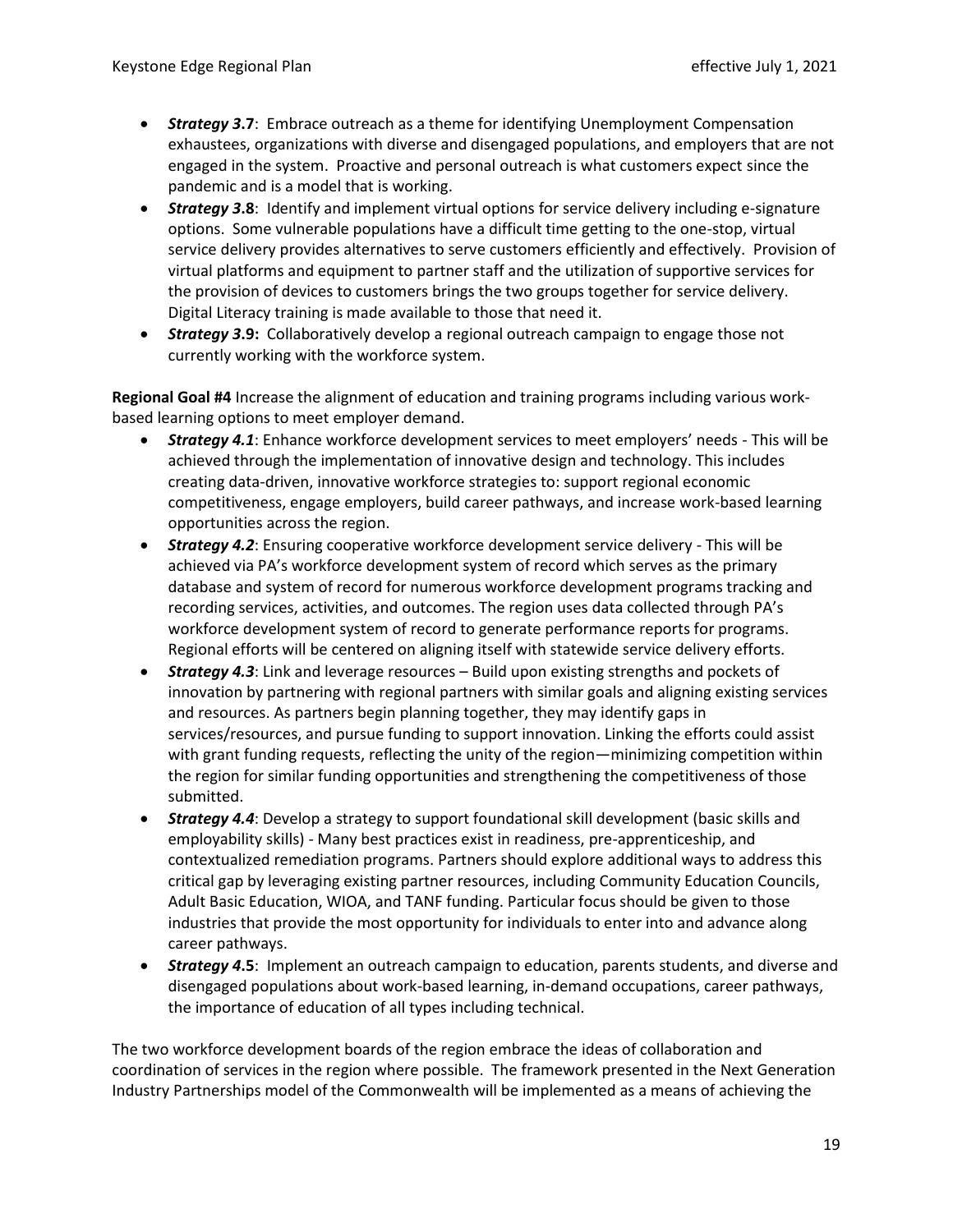regional goals related to employer engagement. The work begins with sharing of employer contact information across all workforce development, economic development and educational partners so coordinated actions can be taken to address needs and opportunities that are identified. Employing the model in the broader region will help to facilitate economies of scale.

#### **1.5 Describe the development and implementation of sector initiatives for in-demand industry sectors or occupations for the region. [WIOA Sec. 106(c)(1)(C); 20 CFR 679.510(a)(1)(iii)]**

**Expectation**: The narrative response must capture any sector or industry initiatives, partnerships, next-generation sector partnerships and any other sector-based initiatives that support all or part of the region (including economic development partners).

#### **Factors being considered include, but are not limited to:**

- The identity and description of key sector or industry initiatives, partnerships, next-generation sector partnerships and any other sector-based initiatives that support all or part of the region;
- An explanation why the region targeted select sectors, partnerships and other initiatives; and
- A description of, and reasoning for, the current in-demand occupation(s) that are expected to change status as well as occupations that may change to become an in-demand occupation.

Manufacturing employers are participating in a few regional industry partnerships to maximize attraction to the industry:

**The GR8T Manufacturing Industry Partnership in Northwest Pennsylvania** is dedicated to bringing together employers from the Metals, Plastics, Electronics and Food Industries in order to improve our regions manufacturing competitiveness. Through industry partnership, businesses fully understand that a better-educated workforce means a more competitive company and more competitive companies create a stronger economy. The industry partnership concept is not just about worker training; it is about constantly evaluating labor-market data and information to stay competitive on the local, state, national and global levels. It focuses on:

- Youth Development: Providing exposure of manufacturing careers to today's youth
- Pipeline Development: Providing career pathways to today's existing workforce
- Industry Advocacy: Providing a collective voice for regional manufacturers.

The action team focused on industry advocacy made great progress on their priority focus and announced at the beginning of 2021 the live date of their website initiative. This website focuses on connecting manufacturing companies in the 8 counties of the Keystone Edge Region for sourcing products and services, solving problems, and understanding capabilities available in the region.

**The Erie Regional Manufacturer Partnership (ERMP)** was self-formed in 2014 by a group of local manufacturers to develop and implement a plan that will result in the ability to identify, qualify, and recruit individuals for employment and training to meet the skilled workforce needs of regional manufacturers and to create greater opportunities for individuals in the community to enter into and advance along manufacturing career pathways. This grassroots effort is led by industry to collectively identify needs and champion solutions as it relates to developing a robust pipeline and producing a skilled workforce. The founding companies contributed \$6,000 each as seed funding to support the initial formation and coordination. The partnership is now opening up to additional supporters and envisions a more regional, demand-driven collaboration that also will include a variety of organizations—including other manufacturers, suppliers, education and training providers, workforce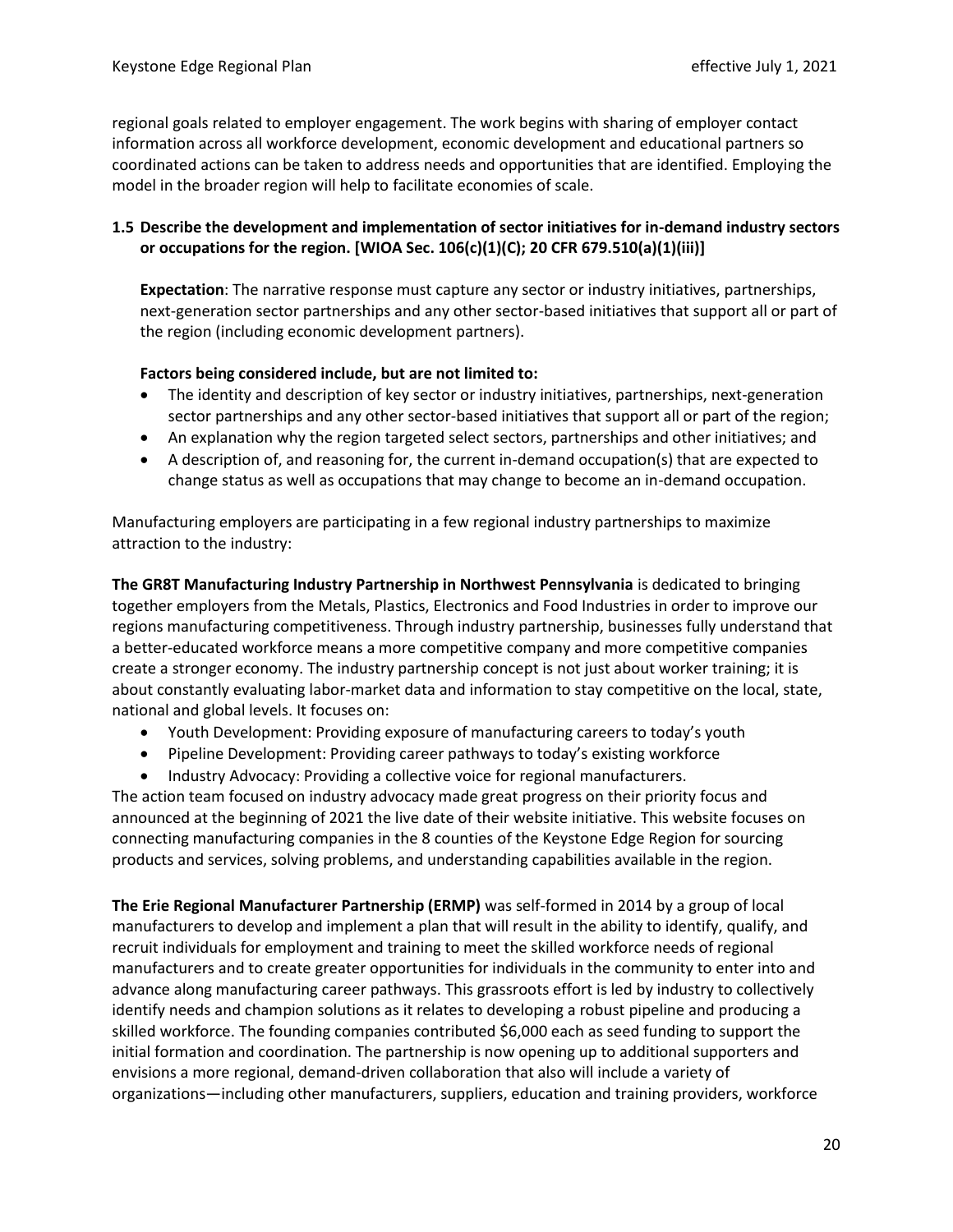and economic development agencies, government and others interested in addressing manufacturing workforce issues.

The above initiatives point to some common occupational needs that include electrical/mechanical maintenance and machinists with mechanical and electrical knowledge. These skills are often acquired within career pathways where work-based learning approaches can move workers with production knowledge to higher skill levels within the sector. Thus, another identified need is attracting qualified production workers who can advance via on-the-job training and additional classroom training. This has led to the need to increase awareness of K-12 students and their parents about the opportunities available in manufacturing, including the pathways in career/technical education (CTE) that provide skills for immediate employment and for advanced training. WIOA, with its emphasis on work-based learning, provides an excellent opportunity to showcase advanced manufacturing and CTE programs as an affordable route to higher education and high-quality jobs.

**Erie County Career Pathways Alliance** hosted by Erie Together is three industry advisory groups that are working to develop career pathways and strategies to link youth to regional career opportunities. These groups started meeting with the Engineering and Industrial Technology group in 2018, Science and Health in 2019, and the Business Finance Insurance and Technology group in 2020. Erie Together is working with local school districts to share the information learned, incorporating Career Street to provide virtual and in-person tours and job shadow opportunities, and working with PA CL to identify out of school youth interested in a health-related field to support and train followed by interviews with ready to hire employers. This three-pronged approach links employers, educators, and workforce development with the ultimate goal of building the pipeline of workers for in demand occupations.

All groups are collaborating in a number of ways, including a focus on apprenticeships through the American Apprenticeship Initiative (AAI) grant project as well as sharing best practices and exploring sustainability strategies. Additionally, the Advanced Materials and Diversified Manufacturing Industry Partnership (AMDMIP) of Mercer and Lawrence Counties continues to coordinate efforts across the state border with the Mahoning Valley Manufacturers Collaborative under the joint umbrella brand, Oh-Penn Manufacturing Collaborative.

A NextGen Healthcare Industry Partnership has been funded and will begin in 2021 to work on preapprenticeship programs, coupling basic skills training with entry-level technical training. The Next Generation initiative provides the framework for skill and wage advancement within sector with employers as full partners in training curriculum and on-the-job training. The region's workforce development boards serve as focal points for cross-sector discussions with employers to identify common needs across all sectors and specific needs within sectors. In some cases, basic skills can be built in one sector with technical skills allowing for advancement in another sector.

#### **1.6 Describe how the region will connect employer labor force requirements and occupational demands with the region's labor force, including individuals with barriers to employment.**

**Expectation:** Regional plans must incorporate strategies that reflect local leaders and boards considering how to optimize the available opportunities and minimize the structural weakness presented by the current workforce system environment for the betterment of regional employers and the labor force.

**The regional area may support the narrative by:**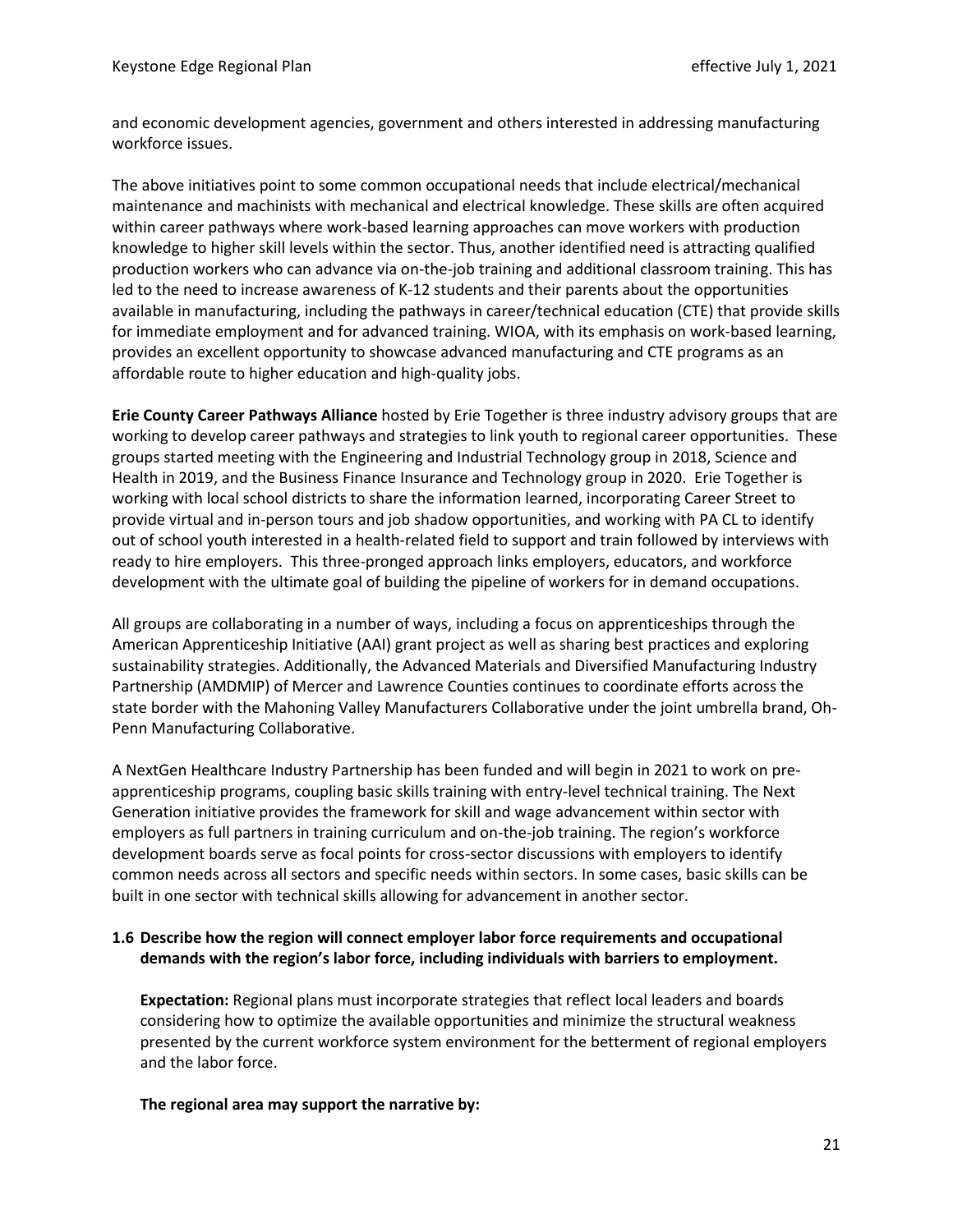- Including how the region will connect targeted populations, especially youth and individuals with barriers to employment, to in-demand occupations;
- Including descriptions of when leaders, board members and stakeholders met and any subjects or resolutions that came to fruition; and
- Including summaries of any number of reports commissioned to research and determine recommended actions that are of concern to the local and regional workforce system leaders and stakeholders; examples include studies that indicate strategies and tactics that will increase the ability of employers to attract, hire and maintain regional labor force participants in gainful employment, or evaluations of best practices for serving the various classes of individuals with barriers to employment.

**Note:** While it is important that the drafters understand the data and connect the labor force requirements with occupational demands, it is also important to connect with actual employers who will verify that need.

Individuals with barriers to employment from targeted populations are connected to in-demand occupations throughout the region in various ways. Relationships with various community-based organizations (CBO) and agencies are fostered by the individual boards, Local Elected Officials, One-Stop Operator, and all partner staff. These relationships help the region to proactively identify individuals that need job services and work to enroll them into WIOA. The approach is to do proactive outreach to establish a relationship with the CBO and they make referrals. Some examples are referrals of individuals incarcerated in the County jail and prior to release individuals are enrolled in the Adult Literacy program to receive their high school equivalency if needed and in WIOA for services. Upon release the staff in the PA CL begins working to identify employment or training for this vulnerable population. In addition, the region is working with school districts and colleges to provide information to students that are failing or dropping out of school about the services of the PA CL. Another example is providing workstations that link individuals to staff virtually in the PACL in locations where the disabled populations go for services such as Community Resources for Independence (CRI) or Voices for Independence (VFI).

Partners in the Keystone Edge Region have identified and formed innovative partnerships for multiple workforce development initiatives to connect targeted populations to in-demand occupations. The following, at a minimum, will form a solid base for continuing to expand the connections between job seekers and employers on a regional basis:

#### OUTREACH/PARTNERSHIP for Industry Sectors

- *Skills Gap Analysis* Funded by the Northwest Commission, a regional economic development partner, this study is a good illustration of the strong collaboration that exists between workforce and economic development partners in the region. The analysis identified areas of economic opportunity and related industry and occupational demand as well as disconnects between skill needs and programming available. Much of this work is now being applied to inform the WIOA regional plan.
- *Oh-Penn Interstate Region* Lawrence and Mercer Counties are part of the first interstate region in the nation, which was created in 2009. The designation of this region—and the relationships that were developed and strengthened as a result—created a platform that continues to identify a common regional workforce and economic development agenda and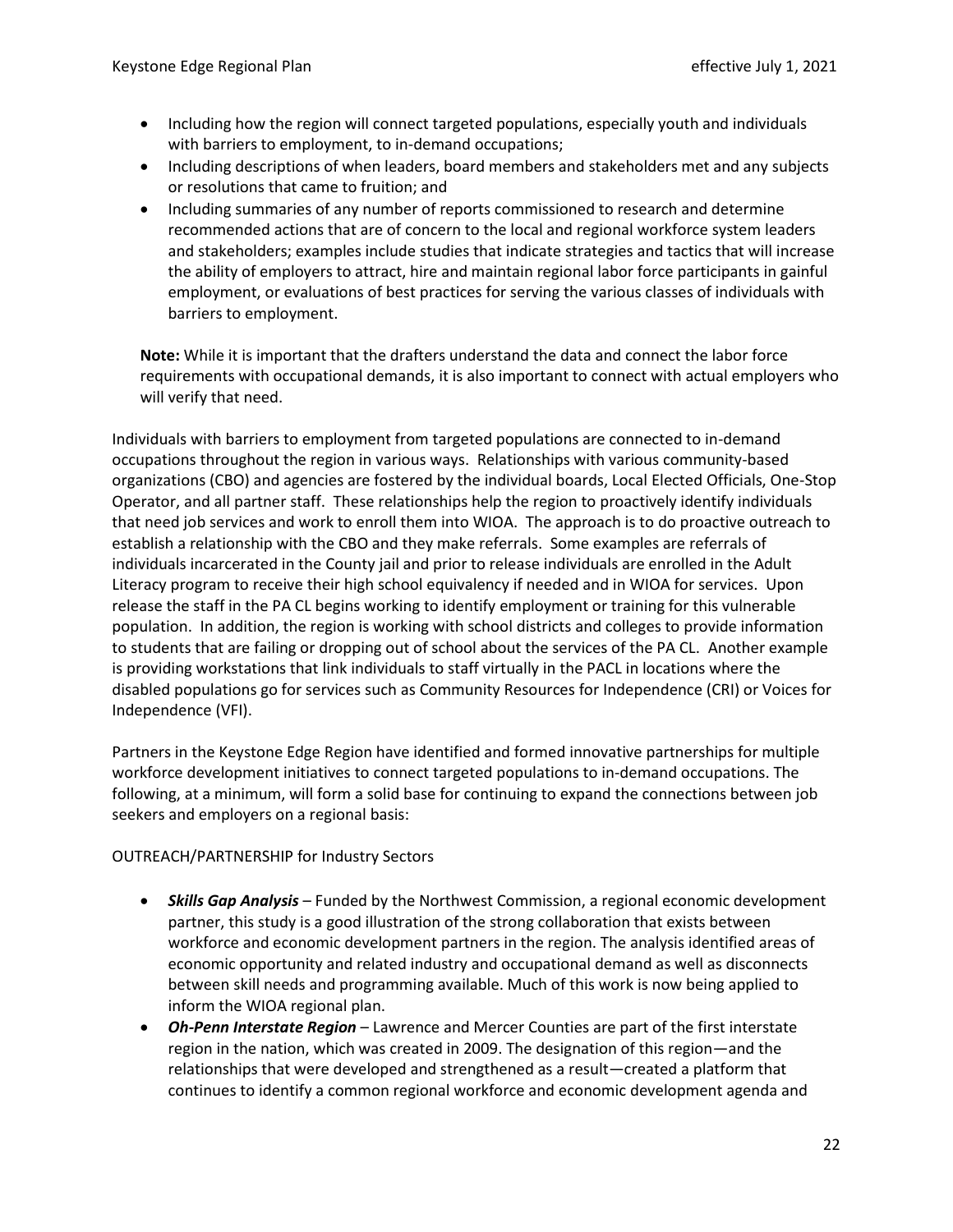successfully attract additional resources to support identified priorities and innovation. The Interstate Region most recently invited others to participate in what is now known as the Greater Oh-Penn Interstate Region (adding NW PA WDA and three additional counties in Ohio), to expand the footprint to a total of 14 counties through its American Apprenticeship Initiative Project and 11 counties through the recently-awarded Workforce Opportunities for Rural Communities (WORC) grant.

- *Strong Sector Partnerships* As mentioned in section F below, the region boasts a number of sector partnerships in manufacturing and healthcare. The strong level of employer engagement in other formats has enabled the region to tackle workforce skills shortages on a number of fronts, including:
	- ➢ *Pipeline Development*  including IndustryNeedsYou.com, Industry Career Fairs, occupational videos as well as Guidance Counselor Boot Camps, Educator in the Workplace programs, etc. A recent Educational Partnership grant in Mercer and Lawrence Counties will support some of these activities moving forward.
	- ➢ *Career Pathways –* Through the Oh-Penn Workforce Innovation Fund grant, partners laid out a comprehensive career pathway model that depicts a progression of skill acquisition as related to wage progression and corresponding job titles. Grant staff worked with education and training providers to address programmatic gaps, incorporate industry-recognized credentials to validate skills, and improve curriculum. This work will continue under the American Apprenticeship Initiative grant.
- **American Apprenticeship Initiative (AAI)** Through this six-year USDOL grant project, five sector partnerships will work with manufacturers to create new apprenticeship programs resulting in 300 apprentices across 14 counties.
- *Oh-Penn Manufacturing Readiness Program* The Manufacturing Readiness Program (MRP) was designed to prepare individuals with the basic, fundamental competencies needed to enter into a manufacturing career pathway. The program combines "soft skills" training and contextualized remediation with four weeks of skill training, which includes OSHA-10 and Certified Production Technician critical production functions. Participants receive training in Safety, Manufacturing Processes and Production, Quality Practices and Measurement and Maintenance Awareness. In addition, each participant will also earn a WorkKeys National Career Readiness Credential. The program is now being updated and repurposed to act as a preapprenticeship program throughout the region as part of the AAI and WORC grants and additional partners are committed to leveraging funding to support the sustainability of the program.
- *Virtual/Mobile Service Delivery* A strategy to increase outreach to targeted vulnerable populations by bringing services to customers through partnerships with community agencies. Services may be delivered in-person or virtually. Clients go to the location where they are most comfortable and meet with the virtual/mobile staff. This includes the implementation of new technology for electronic signatures, virtual meetings, and workshops to allow staff to connect with their clients. Community based agencies ensure the continued progress with a goal of gainful employment. Funding of mobile service delivery strategies is shared by WIOA Title I and the partnering service organizations. The transition to virtual service delivery was relatively easy during the pandemic because of mobile service delivery. There were some additional software and hardware needs including VOIP, E-signature software, and supportive services to ensure the continuation of career services.
- *Career Street* Career Street is a comprehensive program that helps Erie County youth consider their career interests, explore various careers, and understand what is necessary to pursue, obtain and maintain a career they are interested. Manufacturers in the region found such value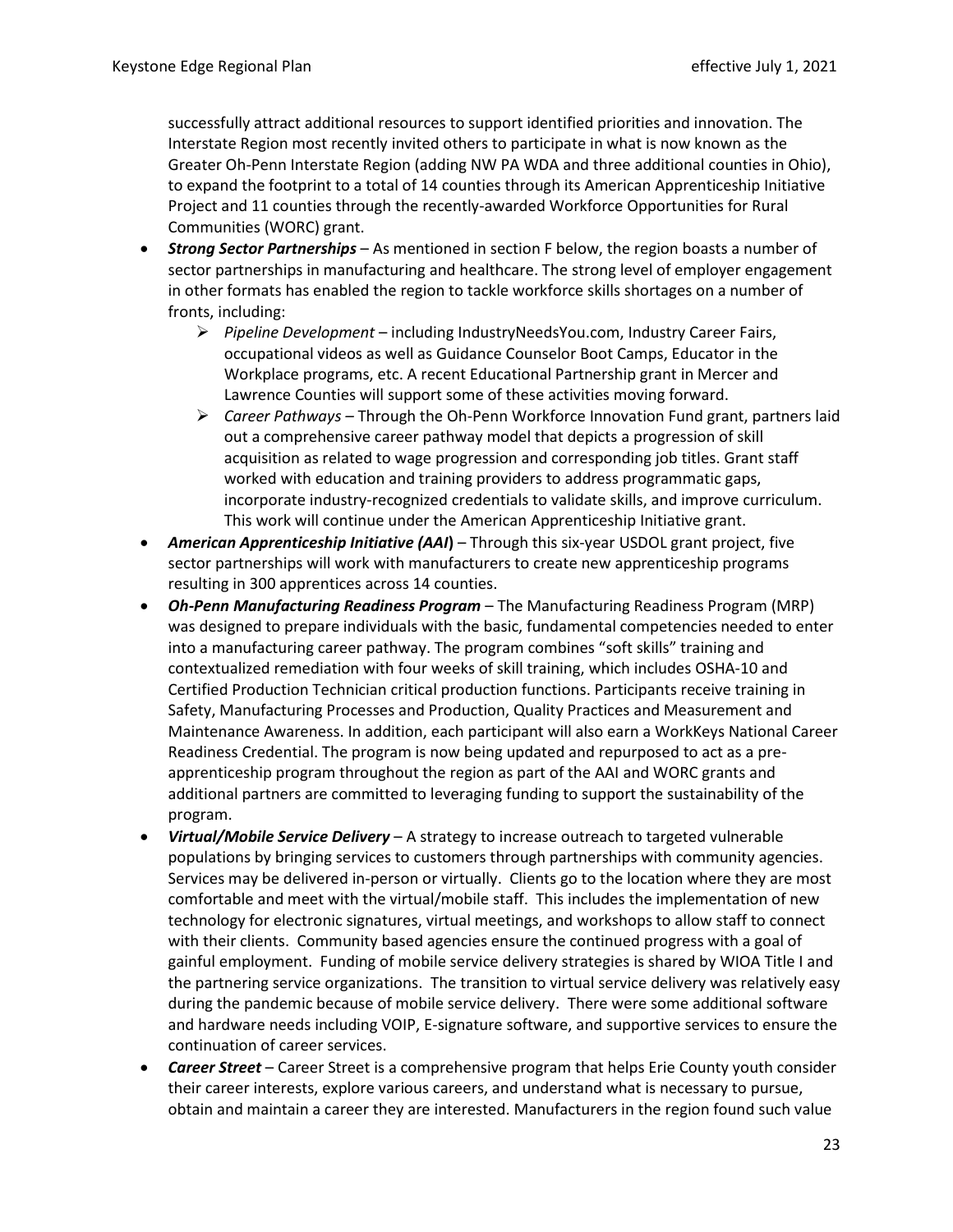in the organized "speakers bureau" type approach that they included it as one of their initial three priorities and gained 100% participation by all 20 founding companies. The pandemic forced Career Street to go virtual. Services are available through virtual access provided to students at their school district.

- *Summer Youth Employment/Work Experience-* There are several initiatives that provide opportunities for youth to participate in the work world during the summer break. Collaboration among several groups is key to make this happen including, but not limited to Counties, Authorities, state, WDB, and supportive individuals who have recognized and are willing to address the lack of job readiness and employment opportunities for the disconnected youth population. The program connects youth with summer employment opportunities.
- *Erie Together* Erie Together is a collaborative movement of hundreds of local individuals, organizations, and businesses working together in strategic ways to prevent and reduce poverty, elevate prosperity, and make the Erie region a community of opportunity where everyone can learn, work, and thrive. The collaborative effort includes Career Pathway development for 11 of the 13 school districts in Erie County. 3 Industry Advisory Roundtables that meet and discuss hard to fill positions and what skills they require. Finally, ET has been holding sessions with high school students and their parents to discuss local opportunities for employment. These sessions are live and recorded so that students may watch later. The sessions are industry specific, include career pathways that are being utilized by the school districts and include a panel of industry professionals to discuss how they got into their position. The board provides an overview of in-demand occupations and labor market information.
- *The Tristate Energy and Advanced Manufacturing (TEAM) Consortium* **–** Partners in Ohio, Pennsylvania, and West Virginia, are committed to building a skilled workforce for the tri-state area to connect students and workers with education, training & in-demand jobs, to take advantage of the growing regional economy. Development projects such as Royal Dutch Shell's \$6 billion ethane cracker plant in Monaca, PA, are taking shape, and bringing a surge of new investments to the region. TEAM was formed to respond to the need for a properly trained workforce for these industries and brings together partners from industry, higher education, and workforce and economic development to build clear and accessible pathways to energy and manufacturing jobs in the region.

Board staff from the two boards meet on a quarterly basis to discuss opportunities to work together and connect individuals with barriers to employment to in demand occupations. This often occurs when there is a grant opportunity for individuals with barriers. A recent example is the submission and receipt of funding for the youth reentry grant which helps youth with a criminal record to train for skills to obtain high priority occupations.

Recent reports commissioned include a workforce needs assessment to identify ways to connect with individuals that are diverse, disadvantaged, or disabled and providing them the opportunity to connect with employers that have high priority occupations. The Americans with Disability Act and how to serve individuals with disabilities in public places.

In its WIOA state plan, Pennsylvania identified the goal of investing in talent and skills for targeted industries. The Commonwealth will use data and will work with employers to identify the skills and competencies necessary to attain family-sustaining employment and will offer high quality training to individuals to obtain those skills.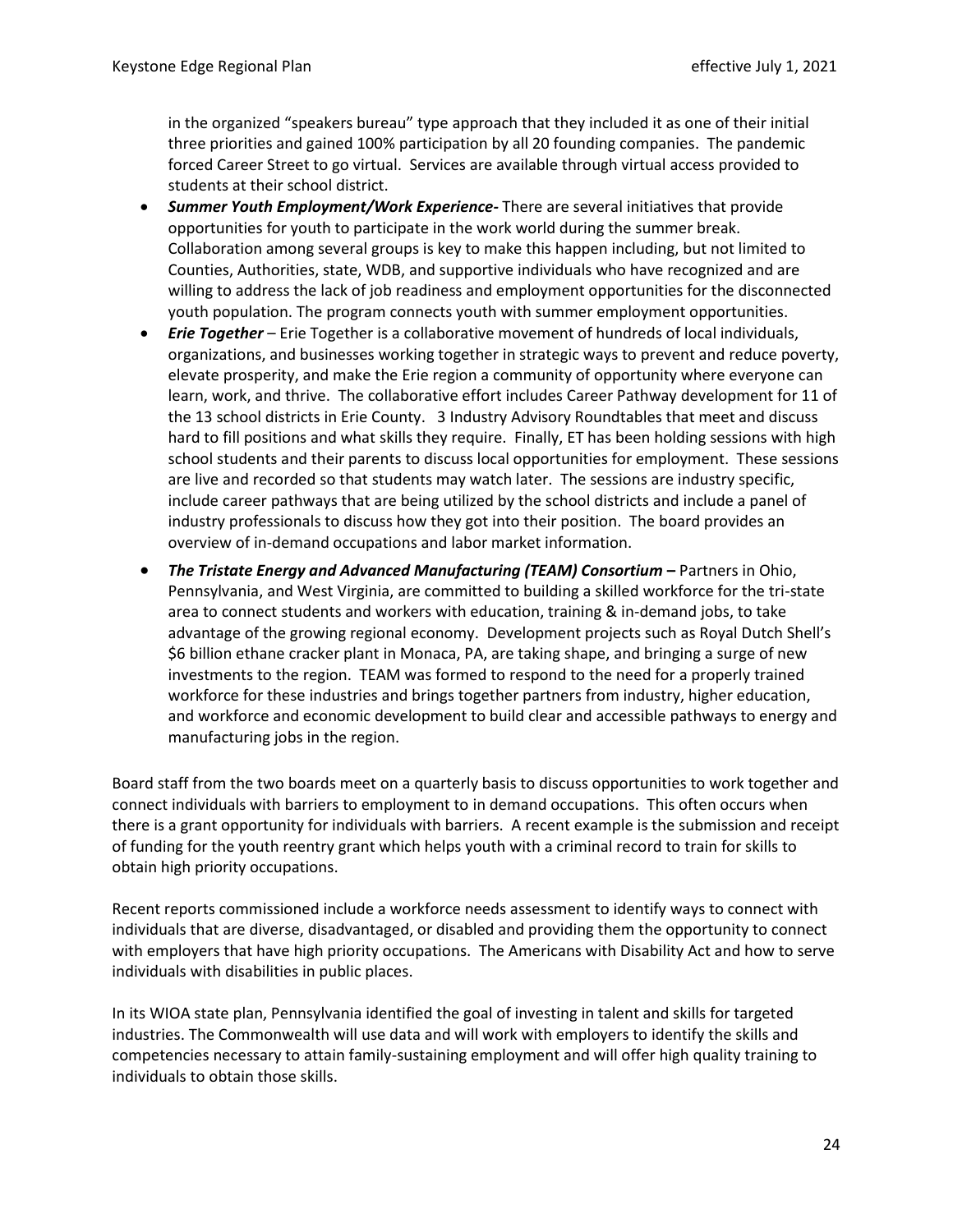#### **Career Pathways**

A number of outreach efforts to educate the community regarding in-demand career pathways are being conducted throughout the Keystone Edge Region. The Youth Program and Youth Committee in Northwest Pennsylvania are increasing career awareness through efforts such as Industry Club, Industry Club Expo, and Career Camp as well as the development of a video for youth that highlights area industries, in an effort to educate youth on the various career opportunities available in the region. Through the Oh-Penn Workforce Innovation Fund grant, partners refreshed the Industry Needs You website, which includes a wealth of information regarding manufacturing career pathways to help guide career decisions. Additionally, there are multiple post-secondary efforts to align skills training with industry demand already underway across the region.

#### **PA CareerLink®**

The PA CareerLink® offices throughout the region maintain working relationships with organizations that provide services to individuals with barriers and targeted populations. Both local areas will designate points of contact within the PA CareerLink® Centers in their respective jurisdictions for specific targeted populations to facilitate and aggregate information regarding occupational demands and establish a network of advocates that may provide support to members of such targeted groups within the region. This may be a function of each board by way of a standing committee.

As with other regions of the state, as best regional practices are shared via the Pennsylvania Workforce Development Association and with neighboring workforce areas in multiple directions, the Keystone Edge region is working diligently to maximize the collective impact of service partners for addressing the needs of both employers and job seekers. The identification of pockets of poverty in the region and of specific sub-populations with significant barriers to employment is leading to new levels of coordinated effort and new venues for coordination to occur. Several initiatives for joint action provide models for the region to build on, including the PREP collaboration called Engage! between the region and the neighboring area in Ohio and the Pittsburgh Works model for bringing service partners together to identify priority occupations and connect them with regional demand. The introduction of a new, nationally-engaged, one-stop operator in the Northwest local area provides another opportunity to explore and implement best practices for service coordination.

#### **1.7 Describe the coordination of transportation and other supportive services for the region. [WIOA Sec. 106(c)(1)(F); 20 CFR 679.510(a)(1)(vi)]**

**Expectation 1:** The region must describe the role transportation plays in the relationship of the labor force and employment opportunities, display the commuting data such as inflow and outflow and other patterns, articulate available transportation modes' strengths and weaknesses, and indicate how the region may help bridge the transportation gap between labor force and employment locations. Describe transportation availability for workforce members who are unable to benefit from personal transportation.

**Expectation 2:** The region must describe any regional and inter-governmental agreements that allows the coordination of identified regionwide supportive services and resources in such a manner as to permit customers to participate.

Workforce System guidance No. 02-2014 provided guidance to Pennsylvania's local workforce development areas on how to evaluate their local areas. Capacity and access to public/private transportation resources was identified as a factor for consideration. Certain populations within the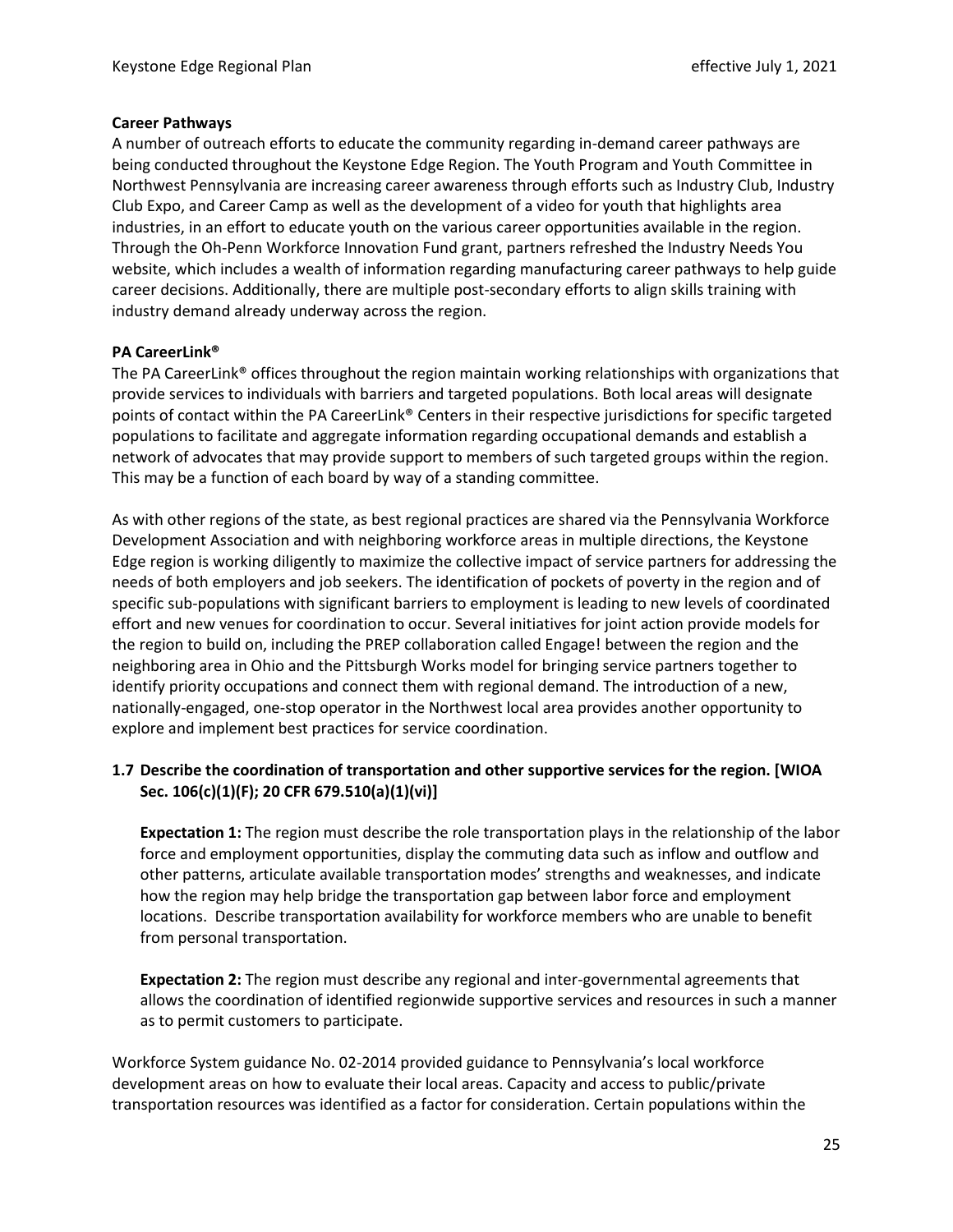region are adversely affected due to transportation challenges. This has been identified as a barrier to employment for the poor, farmworkers, and youth workers, which limits their access to jobs, training, and supportive services. Public and mass transit options are minimal, and rarely cross county borders with very little funding to expand mass transit at this time. Currently there are few public transportation options to the east, west, and south in Erie county. Much of the region's non-car transportation options provide access from the southern end of the region to and from Pittsburgh rather than to and from areas within the region. Supportive services are offered to job seekers working with the PA CareerLink® for bus passes and repair on personal transportation to get someone to and from work or training. Job seekers in the region most often need a driver's license and access to a vehicle. In some cases, supportive services are utilized for preparation for a driver's license.

The region includes Interstates 79, 80, 86, 90, and 376; however, gaps in transportation still exist for persons without reliable modes of personal transportation.

Improving the transportation system within the region is integral to improving the overall economic health and promoting both economic and workforce development opportunities. The two workforce boards along with the Local Development District which acts as the fiscal agent for the Department of Community and Economic Development (DCED) for the Northwest Partnerships for Regional Economic Performance (PREP) Region has convened a task group to address publicly funded mass transportation issues and to interact with transportation agencies throughout the eight counties—including PennDOT Districts 1, 10, and 11 —and other relevant parties. This group has begun to analyze and strategize on the problems and possible means for addressing linkage for both rural and high poverty areas with centers of mass employment such as retail outlets and concentrated industrial parks in order to facilitate transport bridging supply and demand. A consortium proposal for federal transportation funding from US Health and Human Services, Department of Transportation, and/or private foundations may be targeted to create busing route runs and schedules that are conducive to servicing individuals in entry level, first step pathway jobs.

The pandemic brought to light the need for additional regional coordination around provision of broadband connectivity, cellular coverage, and digital literacy resources to provide a pipeline of workers. Closures required new ways of providing education and training, job seeker services, and government programming to help the most vulnerable. The gaps in broadband service have and will continue to have a negative impact on the region, its businesses, and communities. The region continues to look at creative and efficient avenues to provide connectivity to as many parts of the region as possible.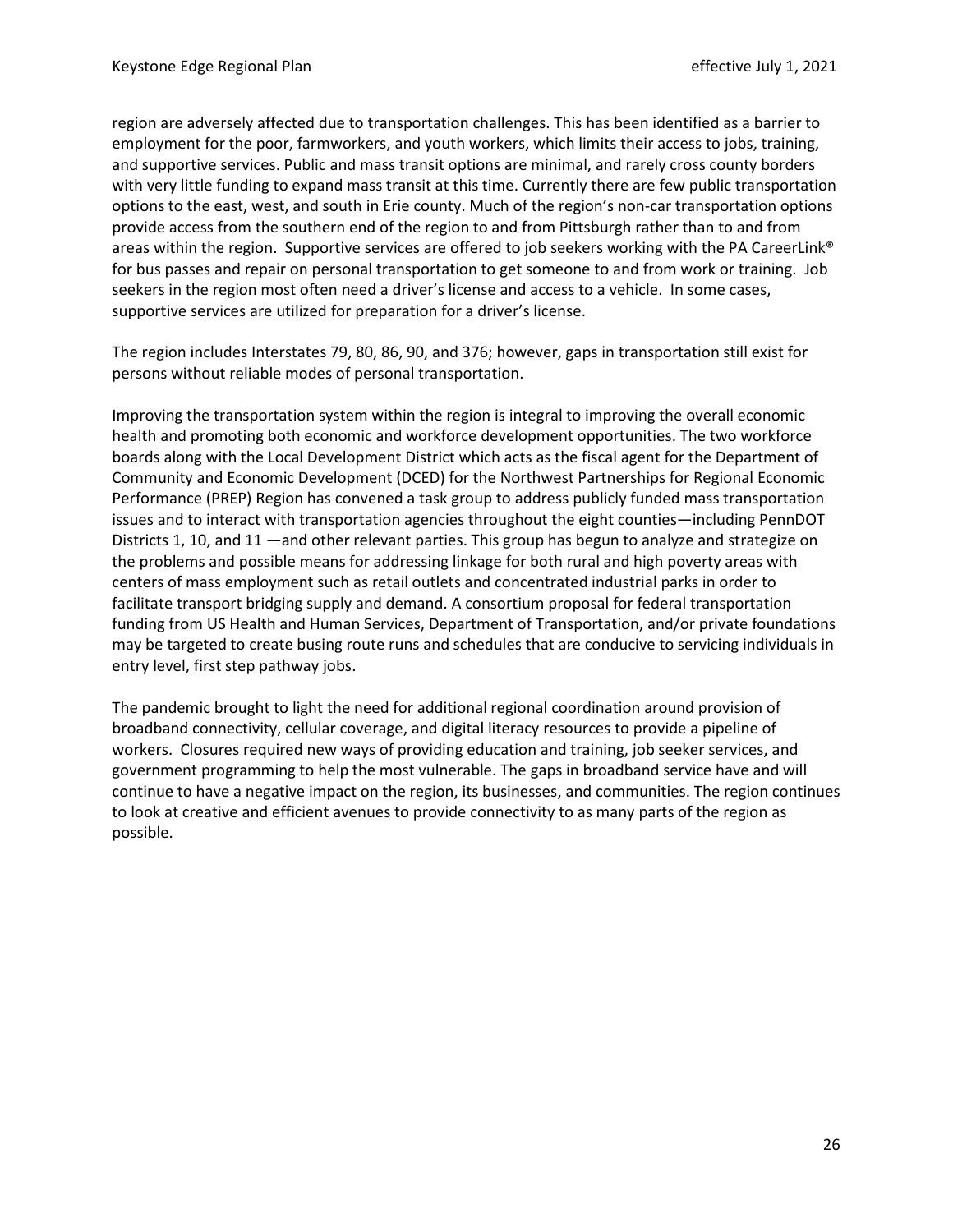

(source US Bureau of Census, Center for Economic Studies, LEHD) CWIA, 1/26/21) for information above and the graphic...

The graphic above shows the net loss of talent on a daily basis for the region, including commuting both in and out of the bordering states of Ohio and New York. This provides an economic development opportunity, as a pool of talent exists that can be kept in the region if high-quality jobs are created or attracted. The recent pandemic has provided an opportunity for the attraction of remote work type jobs pushing people into more rural areas which may provide a new way to look for job growth in the region.

US Census estimates that of the 242,007 workers that live in the region, 179,679 also work in the region. The remaining 62,328 residents commute out of the region for work, normally toward Pittsburgh, but also across state borders toward Ohio/New York. NWPA is a net exporter of workers totaling 20,068. Workers that live in the region but work outside are employed primarily in Allegheny County (15,481, 6.4%), Butler County (7,844, 3.2%) and Beaver County (4,112, 1.7%). Of these commuters 27,589 or 44.3% earn more than \$3,333 per month. Many are working in Trade, Transportation, & Utilities (17,504, 28.1%) or Goods Producing (11,821, 19%) and the biggest category is "all other Services" with 33,003 (53%). Workers that live outside the Keystone Edge Region and commute in for work (42,260) are from Allegheny County (5,571, 2.5%), Butler County (4,250, 1.9%), and Trumbull County, Ohio (3,750, 1.9%). Over 221,939 workers are employed in the region. Reasons for the outflow must be studied but could be the lower cost of living and quality of life in the region attracts families to our areas while wages outside the area may remain higher for the same jobs. The pandemic may create more outbound commuters as employers consider options to have people work from home long-term.

#### **1.8 Describe the region's strategy to increase participation on the statewide eligible training provider list.**

**Expectation:** Regional plans must articulate strategies to grow in number and improve the overall quality of eligible training provider participation in the statewide eligible training provider list.

The region has provided information sessions with training providers annually to help them navigate the ETPL process and reaches out to training providers when a job seeker is looking for training that is not on the ETPL with little result or change in the number of training providers on the list. In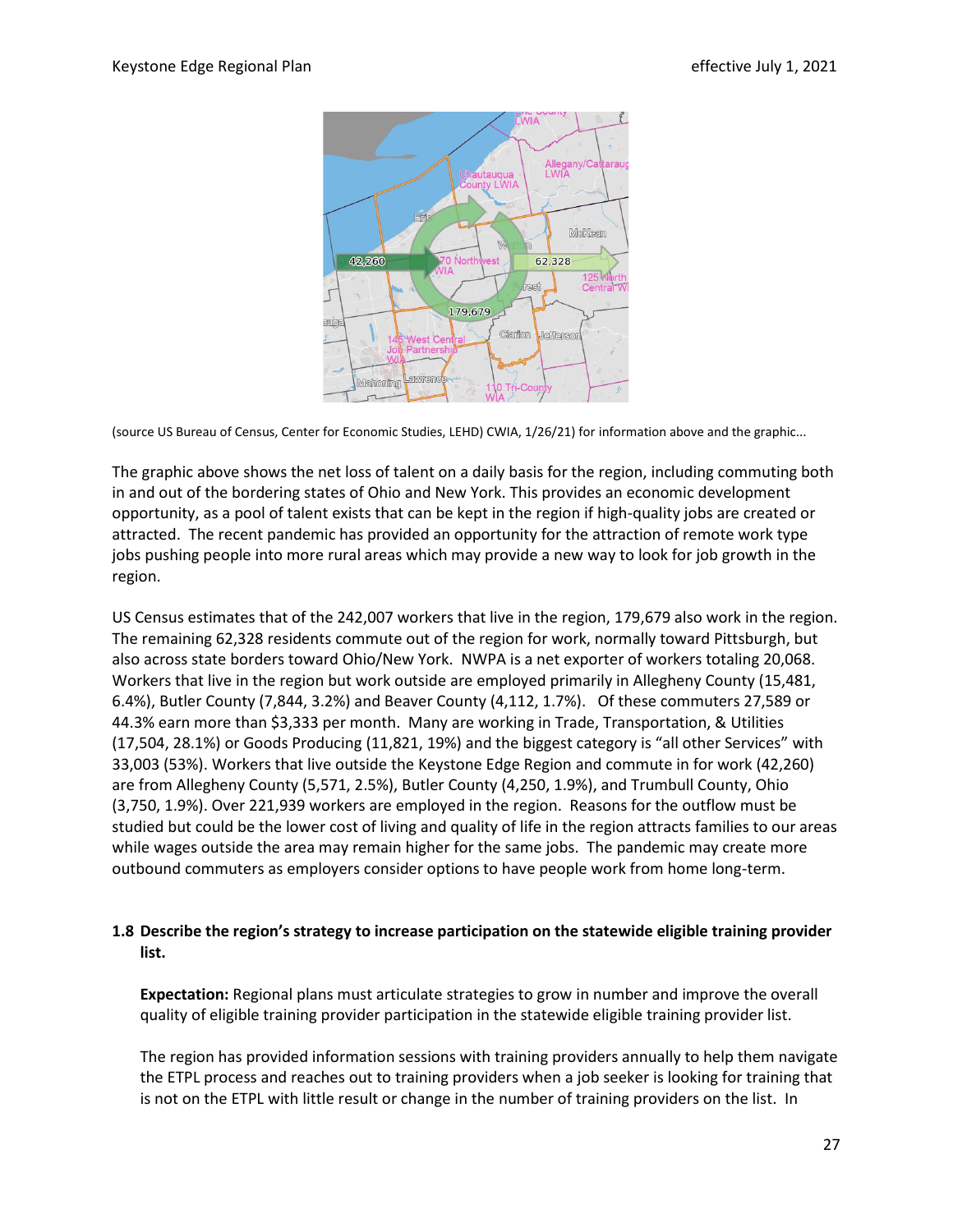addition, working with economic development, chambers of commerce, Erie Together, and other employer groups we have spread the word about the purpose of the ETPL and the need to engage in the process of adding valued training providers.

Going forward the region will establish a task force made up of board staff responsible for ETPL, front-line staff, board members, employers with hard to fill positions, and training providers to discuss the ETPL and how to increase the number of providers on the list. The feedback will be utilized to recruit appropriate courses to the list and to share with the state the reasons that providers do not put their training on the list.

#### **1.9 Describe how the region established administrative cost arrangements, including the pooling of funds for administrative costs, as appropriate, for the region. [WIOA Sec. 106(c)(1)(E); 20 CFR 679.510(a)(1)(v)]**

**Expectation:** The narrative must provide a description of the regional activities (e.g. regional planning), how much activities were determined and what funds will be used to pay for those activities. The narrative must include the entity that will serve as the fiscal agent. Finally, the description must include how such regional cost arrangements will be handled for the region, including administrative costs, as appropriate.

The region has created a process to define and establish administrative cost arrangements on a case-bycase basis as it relates to joint/shared grants or other initiatives. The Northwest and West Central Boards, in agreement with their respective Chief Elected Officials, will designate individuals to negotiate and obtain the required approvals to establish a memorandum of understanding (MOU) that defines cost arrangements for ongoing collaborative activities as well as ad hoc projects that will institute a framework based upon need, scope of work, and benefits received. This may include ongoing shared functions such as monitoring and/or planning, as well as provisions for emerging regional projects.

The two workforce boards of the region have a successful history of collaboration in joint planning and implementation, both within the region and with neighboring workforce areas outside the region when needed. This typically occurs as partnerships are developed for application and receipt of competitive grants that involve multiple local workforce areas. A fiscal agent is identified by mutual agreement of partnering workforce boards during the process, based on activities that will be supported by the funds. The West Central Job Partnership, Inc. currently serves as fiscal agent for the Youth Reentry Grant.

In all cases of joint work and/or pooling of funds, state and federal rules for cost allocation will be followed with allowable methods based on Generally Accepted Accounting Principles (GAAP) of the Office of Management and Budget circulars and guidance.

**1.10 Describe the agreement between the local boards that describes how the planning region will collectively negotiate and reach agreement with L&I on local levels of performance for, and report on, the performance accountability measures described in section 116(c), for each of the local areas within the planning region. [WIOA Sec. 106(c)(1)(H); 20 CFR 679.510(a)(1)(viii)]**

**Expectation:** WIOA sec. 107(d)(9) requires that local areas negotiate performance and 20 CFR § 679.510(a)(1)(viii) requires an agreement between local boards and chief elected officials for how a planning region will collectively negotiate and reach agreement with the governor on local levels of